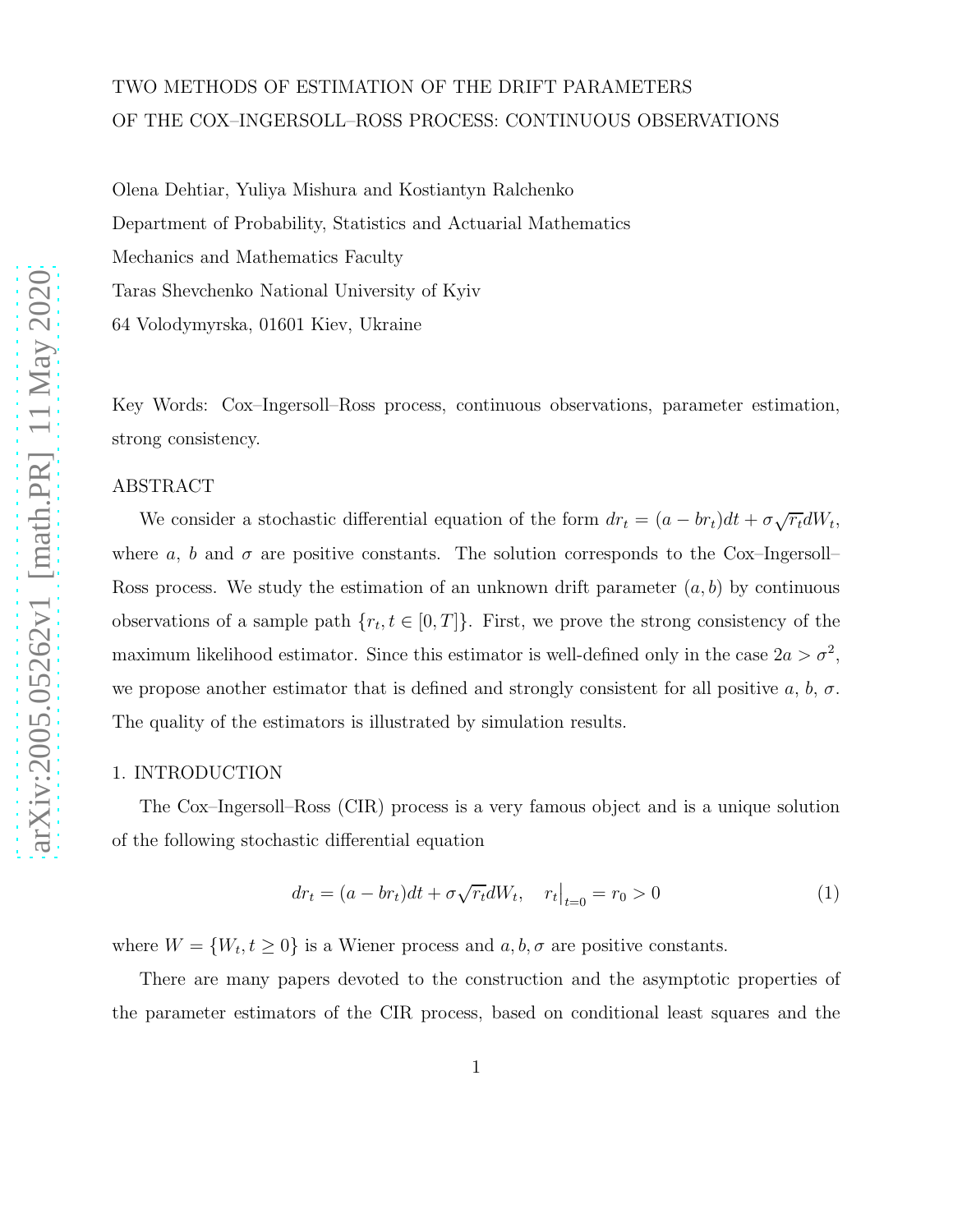maximum likelihood estimator see, e.g., Overbeck and Rydén  $(1997)$ ; Li and Ma  $(2015)$ ; [De Rossi \(2010\)](#page-19-0); [Barczy et al. \(2019](#page-19-1)); [Ben Alaya and Kebaier \(2012](#page-19-2), [2013\)](#page-19-3). More precisely, Overbeck and Ryden (1997) used conditional least squares as a basic method and derived two estimators, which differ by the method of estimating of parameter  $\sigma$ : pseudo likelihood method and unweighted least squares method based on squared residuals. Moreover, strong consistency of these estimators was proved for both observations at equidistant time point and continuous observations. Nevertheless, the simulation study demonstrated that the maximum likelihood estimator outperforms the conditional least-squares estimators and the pseudo likelihood approach in most cases.

[Ben Alaya and Kebaier \(2012](#page-19-2), [2013\)](#page-19-3) presented a new approach to the investigation of the asymptotic behavior of the maximum likelihood estimator, depending on the values of the parameters, both for continuous and discrete observations. Using an exact simulation algorithm, the authors illustrated practical behavior of these estimators' errors covering ergodic and nonergodic situations. Asymptotic properties of maximum likelihood estimator for the stable CIR process were studied in [Li and Ma \(2015](#page-20-1)). In [Barczy et al. \(2019\)](#page-19-1) the authors investigated the asymptotic behavior of the maximum likelihood estimator for socalled jump-type CIR process, driven by a standard Wiener process and a subordinator. They distinguish three cases: subcritical, critical and supercritical.

The paper [De Rossi \(2010\)](#page-19-0) contains the method that is based on the sequential Monte Carlo techniques and shows how to construct a simulated maximum likelihood procedure. This paper also describes two methods of computing the likelihood: sampling and resampling algorithm which solve the problem of degeneracy for realistic sample sizes. In order to maximize the likelihood, the author applies the genetic algorithm that relies on the survival of the fittest in determining the optimal parameter vector. Testing on simulated data confirmed that this approach allows not to undermine the accuracy of the estimation procedure by the effect of simulation errors and copes with larger parameter dimensions at a modest computational cost. Avoiding the computational burden the MATLAB implementation of the estimation routine is provided and tested in Kladívko (2007). Moreover, the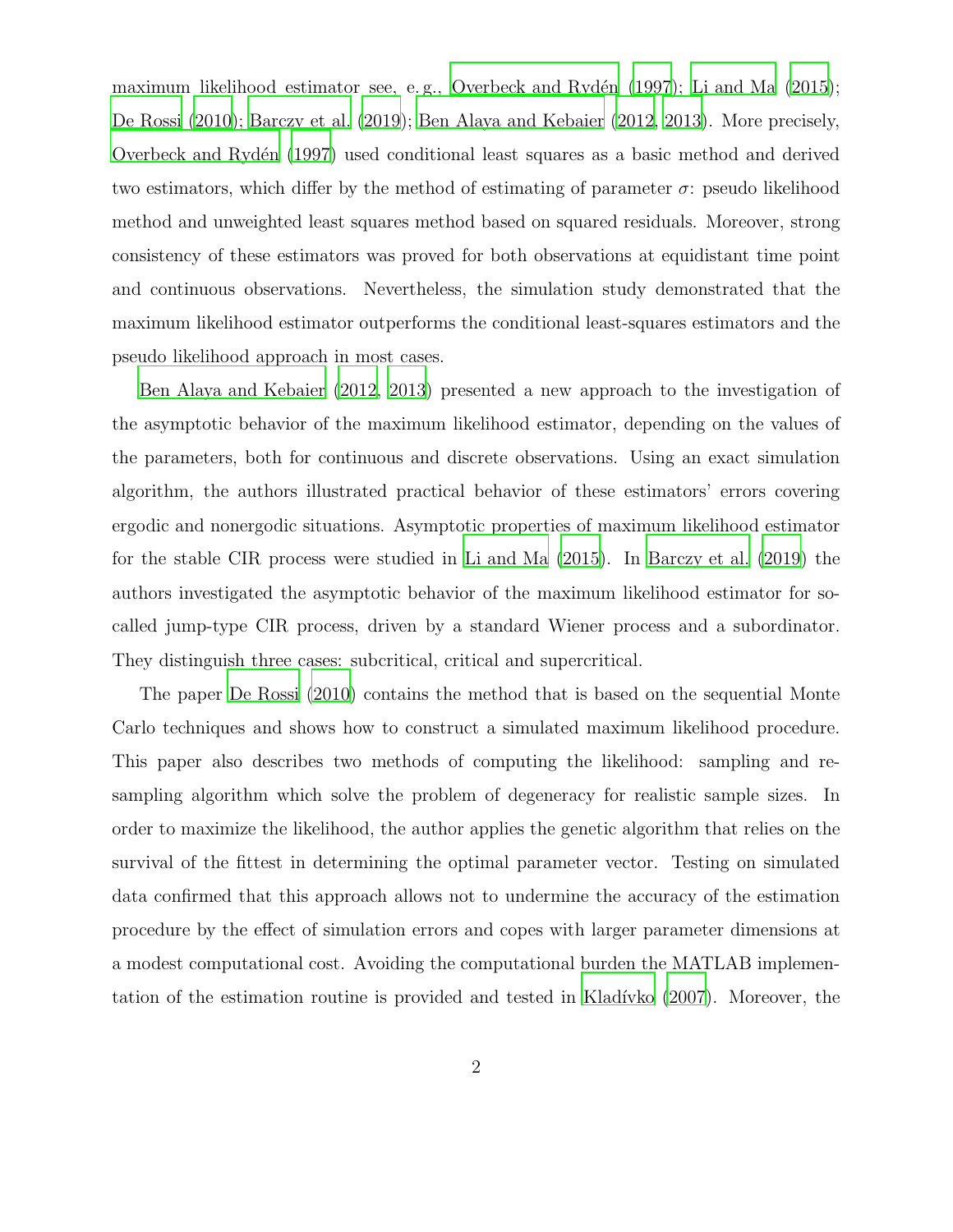simulation algorithm for the approximation of the CIR process trajectories was described in [Milstein and Schoenmakers \(2015\)](#page-20-3).

Concerning the discretization, due to the square-root diffusion coefficient the classical Euler–Maruyama scheme does not preserve the non-negativity of the process. [Cozma and Reisinger](#page-19-4) [\(2016\)](#page-19-4) provided a brief discussion of the discretization schemes often encountered in the finance literature. They also investigated the exponential integrability properties which play an essential role in deriving strong convergence of Euler discretization schemes. The high priority to the convergence results and its applications were given in the paper [Deelstra and Delbaen](#page-19-5) [\(1995\)](#page-19-5). The Euler approach to constructing discretization schemes was also introduced in [Dereich et al. \(2012](#page-19-6)). Here the using of the drift-implicit square-root Euler method gives a strictly positive approximation of the original CIR process and some global convergence results. The paper [Mishura and Munchak \(2016](#page-20-4)) is the example of constructing additive and multiplicative discrete approximation schemes taking the Euler approximations of the CIR process itself but replacing the increments of the Wiener process with i. i. d. bounded vanishing symmetric random variables.

In this paper we investigate two estimators of the parameter  $(a, b)$  by continuous observations of a sample path of CIR process  $r = \{r_t, t \in [0, T]\}$  and prove their strong consistency as  $T \to \infty$ . The first one is the standard maximum likelihood estimator, which was constructed and studied in [Ben Alaya and Kebaier \(2012,](#page-19-2) [2013\)](#page-19-3). Compared to the known results, we establish the strong consistency instead of weak one. Note that the maximum likelihood estimator is well-defined only if  $2a \ge \sigma^2$ , because, in particular, it contains the integral  $\int_0^T$ 1  $\frac{1}{r_t}dt$ , which exists with probability one if and only if  $2a \geq \sigma^2$ , see [\(Ben Alaya and Kebaier](#page-19-2), [2012,](#page-19-2) Prop. 4). For this reason, we decided to create some statistics that converges regardless of whether  $2a \ge \sigma^2$  or not. On this way we created a different estimator of the vector parameter  $(a, b)$ , which is strongly consistent for all positive a,  $\sigma$  and b. Another advantage of the new alternative estimator is that it has simpler form, therefore, it is computationally faster. It includes only two statistics of the process r, namely the Lebesgue integrals  $\int_0^T r_t dt$  and  $\int_0^T r_t^2 dt$ , see Theorem [8](#page-13-0) below. At the same time the maximum likelihood estimator depends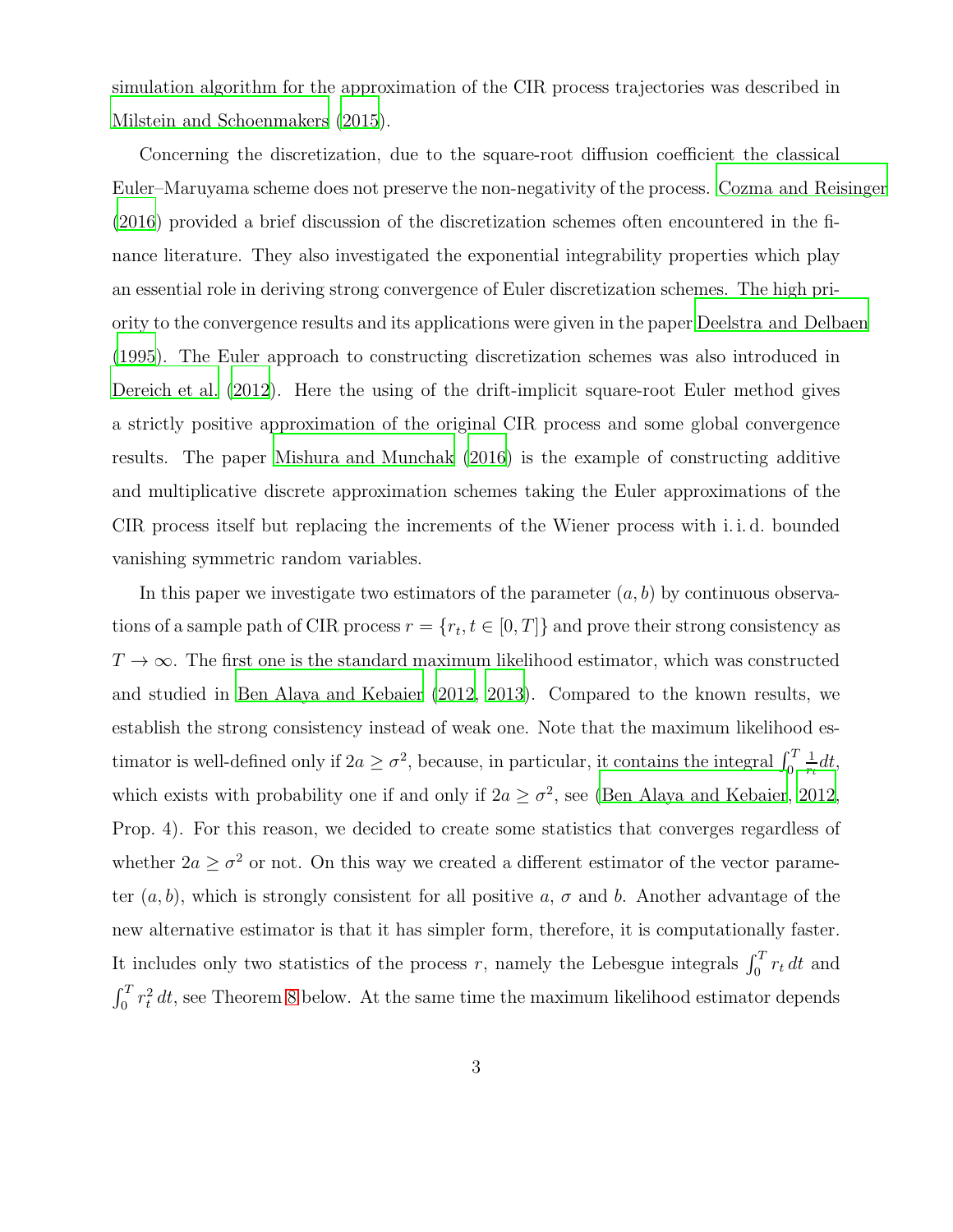on two Lebesgue integrals,  $\int_0^T r_t dt$  and  $\int_0^T$ dt  $\frac{dt}{r_t}$ , on the stochastic integral  $\int_0^T$  $dr_t$  $\frac{dr_t}{r_t}$  and on the process itself. Particular attention in the paper is paid to the a. s. asymptotic behavior of the integral  $\int_0^T r_t^2 dt$ , which is crucial for the construction of the alternative estimator. We would like to emphasize that in the present paper we restrict ourselves to the case  $b > 0$ . The boundary case  $b = 0$  was investigated in [Ben Alaya and Kebaier \(2013\)](#page-19-3), where the consistency and asymptotic distribution on the maximum likelihood estimator was derived, assuming that  $2a \geq \sigma^2$ . To the best of our knowledge, parameter estimation for the case  $b < 0$  remains an open problem.

The paper is organized as follows. In Section 2 we recall some basic properties of CIR process. Section 3 is devoted to the strong consistency of the maximum likelihood estimator. In Section 4 we introduce an alternative estimator and prove its strong consistency.

## 2. PRELIMINARIES

In this section we consider the properties of the CIR process. Most of them will be useful for statistical parameter estimation, but some facts are of independent interest. These facts are well-known, but we combined them into one statement for the reader's convenience.

# <span id="page-3-0"></span>**Proposition 1.** Assume that  $2a > \sigma^2$ . Then

1) The unique solution  $r = \{r_t, t \geq 0\}$  of equation [\(1\)](#page-0-0) is positive with probability 1:

<span id="page-3-1"></span>
$$
\inf \{ t \ge 0 : r_t = 0 \} = +\infty \quad a.s. \tag{2}
$$

(with convention inf  $\emptyset = +\infty$ ). Moreover,

<span id="page-3-2"></span>
$$
\mathbf{P}\left\{\limsup_{t\to\infty}r_t=+\infty\right\}=\mathbf{P}\left\{\liminf_{t\to\infty}r_t=0\right\}=1.
$$
 (3)

2) The process r is ergodic and it has continuous stationary density that corresponds to gamma distribution and has the following form:

<span id="page-3-3"></span>
$$
p_{\infty}(x) = \frac{\beta^{\alpha}}{\Gamma(\alpha)} x^{\alpha - 1} e^{-\beta x} \mathbb{1}_{x > 0}, \quad \alpha = \frac{2a}{\sigma^2}, \ \beta = \frac{2b}{\sigma^2}.
$$
 (4)

3) For any function  $f: \mathbb{R}^+ \to \mathbb{R}$  such that  $\int_{\mathbb{R}^+} |f(x)| p_{\infty}(x) dx < \infty$  we have that

<span id="page-3-4"></span>
$$
\frac{1}{T} \int_0^T f(r_t) dt \to \int_{\mathbb{R}} f(x) p_{\infty}(x) dx, \quad a. s., \text{ as } T \to \infty.
$$
 (5)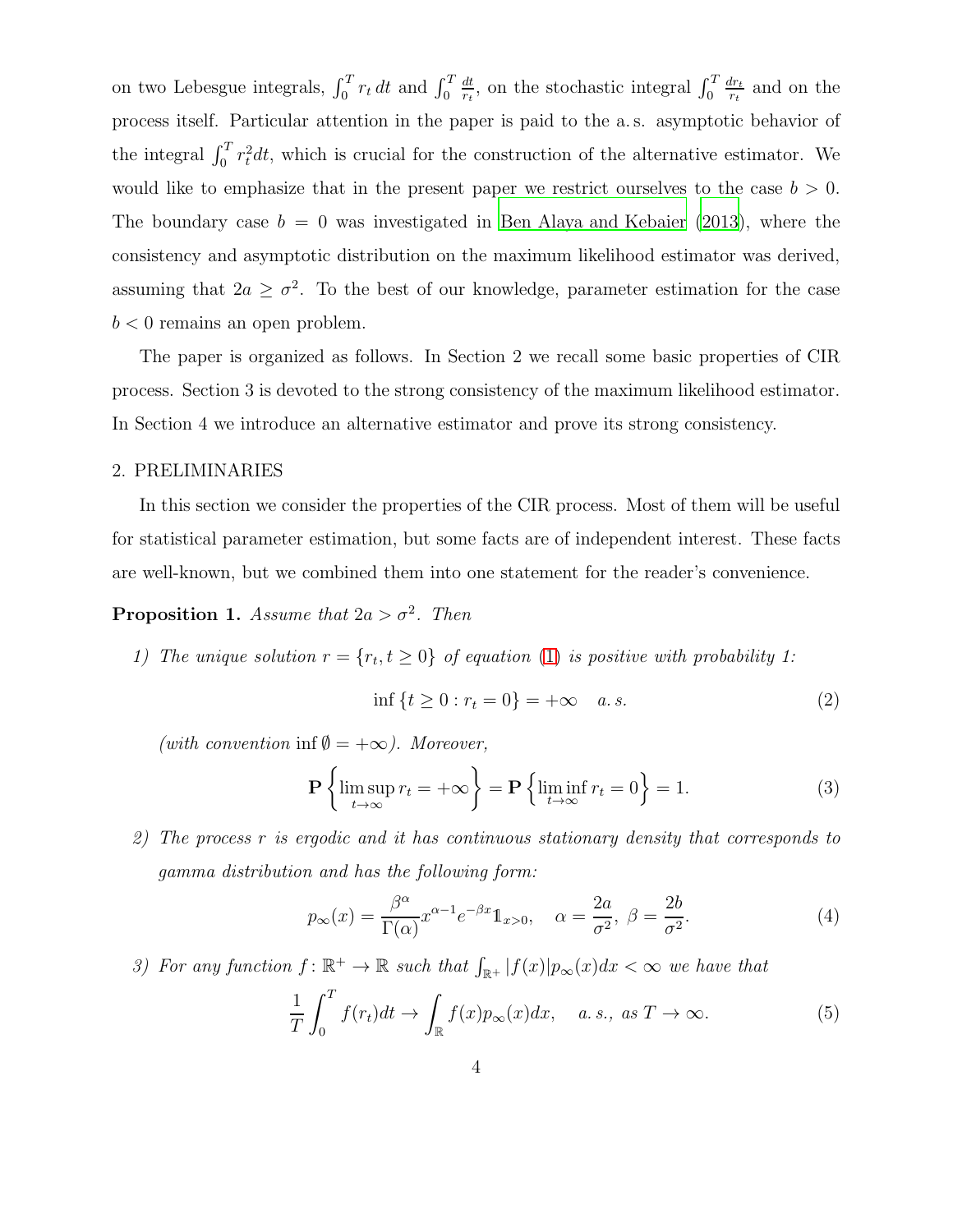The results of Proposition [1](#page-3-0) follow from the general theory of homogeneous diffusions. In particular, [\(2\)](#page-3-1) follows from the Feller's test for explosions (see, e. g., [Karatzas and Shreve,](#page-20-5) [1991,](#page-20-5) Thm. 5.29, p. 348), and [\(3\)](#page-3-2) can be deduced from [Karatzas and Shreve \(1991,](#page-20-5) Prop. 5.22, p. 345) (see also Mijatović and Urusov, [2012](#page-20-6), Sec. 2.3). Statements  $2$ –3) are based on the ergodic theory for homogeneous diffusions, see, e. g., [Kutoyants \(2004](#page-20-7), Thm. 1.16) or [Skorokhod](#page-20-8) [\(1989,](#page-20-8) Ch. 1, § 3). The conditions of these general results for the case of the CIR process can be easily verified, see, e. g., [Bel Hadj Khlifa et al. \(2016,](#page-19-7) Example 4, p. 280). A direct proof of [\(2\)](#page-3-1) for the CIR process is given in [Alfonsi \(2015](#page-19-8), Sec. 1.2.4). The derivation of the stationary distribution  $(4)$  can be found, e.g., in Alfonsi  $(2015, Eq. (1.24)).$ 

<span id="page-4-2"></span>**Corollary 2.** It follows immediately from  $(5)$  (see also Remark after Proposition 4 in [Ben Alaya and Kebaier \(2012\)](#page-19-2)) that in the case  $2a > \sigma^2$  we have the following asymptotic relations:

<span id="page-4-1"></span><span id="page-4-0"></span>
$$
\frac{1}{T} \int_0^T r_t \, dt \to \int_{\mathbb{R}} x p_{\infty}(x) \, dx = \frac{\alpha}{\beta} = \frac{a}{b}, \quad a. \, s., \, as \, T \to \infty,\tag{6}
$$

$$
\frac{1}{T} \int_0^T \frac{1}{r_t} dt \to \int_{\mathbb{R}} \frac{1}{x} p_{\infty}(x) dx = \frac{\beta}{\alpha - 1} = \frac{b}{a - \sigma^2 / 2}, \quad a. s., \text{ as } T \to \infty,
$$
 (7)

$$
\frac{1}{T} \int_0^T r_t^2 dt \to \int_{\mathbb{R}} x^2 p_\infty(x) dx = \left(\frac{\alpha}{\beta}\right)^2 + \frac{\alpha}{\beta^2} = \frac{a^2}{b^2} + \frac{a\sigma^2}{2b^2}, \quad a. s., \text{ as } T \to \infty.
$$
 (8)

<span id="page-4-3"></span>Remark 1. It was proved in [\(Deelstra and Delbaen, 1995](#page-19-5), Thm. 1) that the convergence [\(6\)](#page-4-0) holds also in the case  $0 < 2a \leq \sigma^2$ . The convergence [\(8\)](#page-4-1) is valid for all positive a and  $\sigma$ , this will be justified in Theorem [7](#page-11-0) below.

### 3. MAXIMUM LIKELIHOOD ESTIMATION

Let us recall the construction of the maximum likelihood estimator of the couple of unknown parameters  $(a, b)$  by the continuous observations of r over the interval  $[0, T]$ . We assume that  $2a > \sigma^2$  throughout this section.

Dividing [\(1\)](#page-0-0) by  $\sqrt{r_t}$  and integrating (1) over the time interval [0, s] we get the equality:

$$
\int_0^s \frac{dr_t}{\sqrt{r_t}} = \int_0^s \left(\frac{a}{\sqrt{r_t}} - b\sqrt{r_t}\right) dt + \sigma W_s.
$$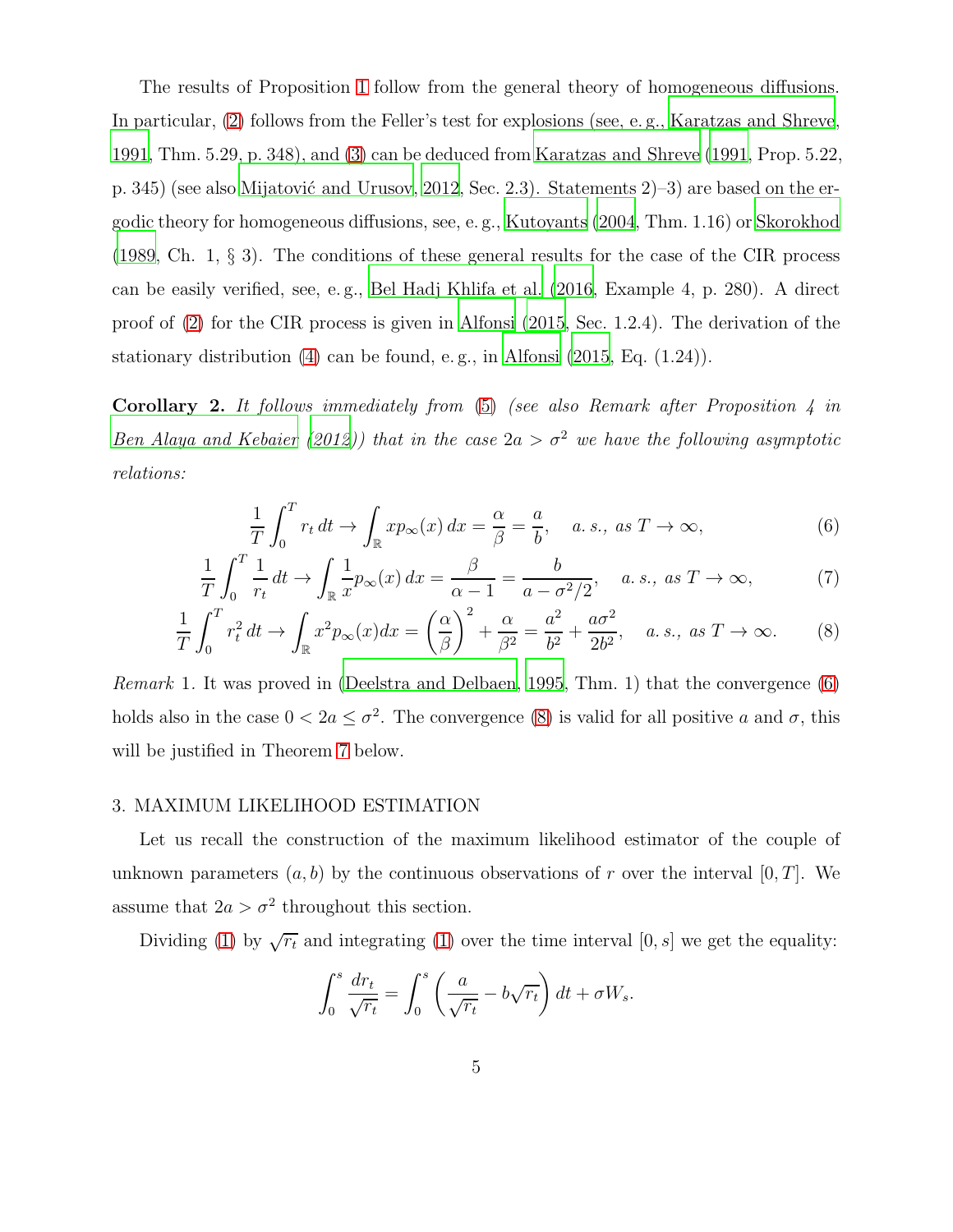In order to construct likelihood function for the estimation of couple  $(a, b)$  of parameters, we use the Girsanov theorem for the Wiener process with the drift that equals

$$
\frac{1}{\sigma} \int_0^s \left( \frac{a}{\sqrt{r_t}} - b\sqrt{r_t} \right) dt.
$$

Then the likelihood function that corresponds to the likelihood  $dQ_{(0,0)}/dQ_{(a,b)}$ , where  $Q_{(0,0)}$ is a probability measure responsible for zero values of parameters, and  $Q_{(a,b)}$  is responsible for the couple  $(a, b)$ , gets the following form:

$$
\mathcal{L} = \exp\left\{-\int_0^T \frac{a - br_t}{\sigma \sqrt{r_t}} dW_t - \frac{1}{2} \int_0^T \frac{(a - br_t)^2}{\sigma^2 r_t} dt\right\}
$$
  
= 
$$
\exp\left\{-\int_0^T \frac{a - br_t}{\sigma^2 r_t} dr_t + \frac{1}{2} \int_0^T \frac{(a - br_t)^2}{\sigma^2 r_t} dt\right\}.
$$

Since we are interested in maximization of the function that corresponds to  $dQ_{(a,b)}/dQ_{(0,0)}$ , our likelihood function has the form

$$
\tilde{\mathcal{L}} = \exp\left\{ \int_0^T \frac{a - br_t}{\sigma^2 r_t} dr_t - \frac{1}{2} \int_0^T \frac{(a - br_t)^2}{\sigma^2 r_t} dt \right\}.
$$

The maximum likelihood estimator for the couple  $(a, b)$  is constructed by maximizing of  $\tilde{\mathcal{L}}$ with respect to  $(a, b)$ . It has the following form:

<span id="page-5-0"></span>
$$
\hat{a}_T = \frac{\int_0^T r_t dt \int_0^T \frac{dr_t}{r_t} - T \cdot (r_T - r_0)}{\int_0^T r_t dt \cdot \int_0^T \frac{dt}{r_t} - T^2};\tag{9}
$$

<span id="page-5-1"></span>
$$
\hat{b}_T = \frac{(r_0 - r_T) \int_0^T \frac{dt}{r_t} + T \int_0^T \frac{dr_t}{r_t}}{\int_0^T r_t dt \cdot \int_0^T \frac{dt}{r_t} - T^2}.
$$
\n(10)

<span id="page-5-2"></span>**Theorem 3.** Assume that  $2a > \sigma^2$ . Then the estimator  $(\hat{a}_T, \hat{b}_T)$  is strongly consistent.

*Proof.* Taking into consideration that  $\int_0^T$  $dr_t$  $\frac{dr_t}{r_t} = a \int_0^T$ dt  $\frac{dt}{r_t} - bT + \sigma \int_0^T$  $\frac{dW_t}{\sqrt{r_t}}$  we can represent [\(9\)](#page-5-0) in the following form:

$$
\hat{a}_T = \frac{a \int_0^T \frac{dt}{r_t} \int_0^T r_t dt - bT \int_0^T r_t dt + \sigma \int_0^T \frac{dW_t}{\sqrt{r_t}} \int_0^T r_t dt - T(r_T - r_0)}{\int_0^T r_t dt \cdot \int_0^T \frac{dt}{r_t} - T^2}
$$
\n
$$
= \frac{a \int_0^T \frac{dt}{r_t} \int_0^T r_t dt - bT \int_0^T r_t dt + \sigma \int_0^T \frac{dW_t}{\sqrt{r_t}} \int_0^T r_t dt - T \int_0^T (a - br_t) dt - \sigma T \int_0^T \sqrt{r_t} dW_t}{\int_0^T r_t dt \cdot \int_0^T \frac{dt}{r_t} - T^2}
$$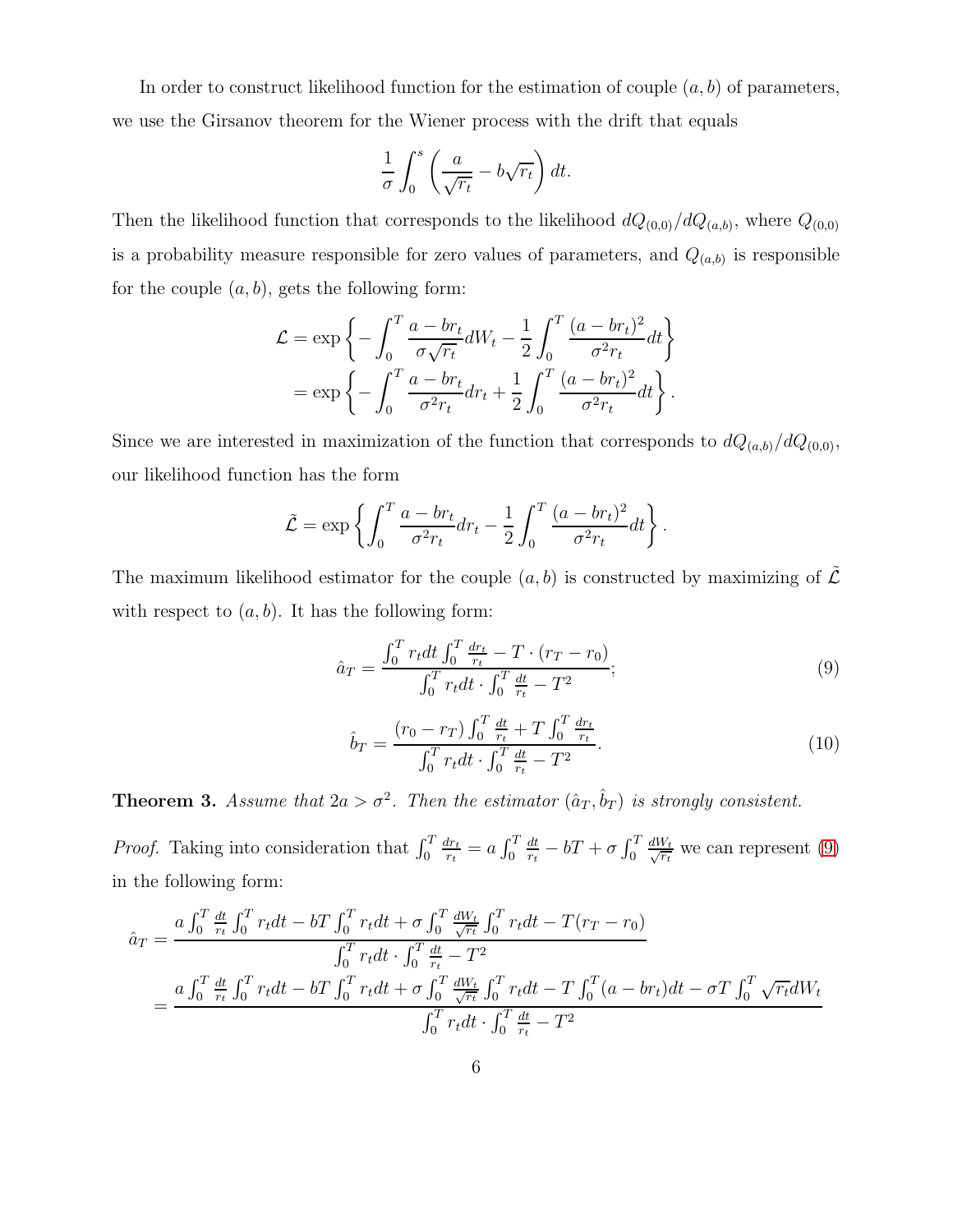$$
= a + \frac{\sigma \int_0^T \frac{dW_t}{\sqrt{r_t}} \cdot \int_0^T r_t dt - \sigma T \int_0^T \sqrt{r_t} dW_t}{\int_0^T r_t dt \cdot \int_0^T \frac{dt}{r_t} - T^2},\tag{11}
$$

and similarly, estimator from [\(10\)](#page-5-1) can be presented as

$$
\hat{b}_T = \frac{(r_0 - r_T) \int_0^T \frac{dt}{r_t} + aT \int_0^T \frac{dt}{r_t} - bT^2 + \sigma T \int_0^T \frac{dW_t}{\sqrt{r_t}}}{\int_0^T r_t dt \cdot \int_0^T \frac{dt}{r_t} - T^2}
$$
\n
$$
= \frac{-\int_0^T (a - br_t)dt \cdot \int_0^T \frac{dt}{r_t} - \sigma \int_0^T \sqrt{r_t} dW_t \cdot \int_0^T \frac{dt}{r_t} + aT \int_0^T \frac{dt}{r_t} - bT^2 + \sigma T \int_0^T \frac{dW_t}{\sqrt{r_t}}}{\int_0^T r_t dt \cdot \int_0^T \frac{dt}{r_t} + \sigma T \int_0^T \frac{dW_t}{\sqrt{r_t}}}
$$
\n
$$
= b + \frac{-\sigma \int_0^T \sqrt{r_t} dW_t \cdot \int_0^T \frac{dt}{r_t} + \sigma T \int_0^T \frac{dW_t}{\sqrt{r_t}}}{\int_0^T r_t dt \cdot \int_0^T \frac{dt}{r_t} - T^2}.
$$
\n(12)

Consider the remainder

<span id="page-6-1"></span><span id="page-6-0"></span>
$$
R_T^a = \frac{\sigma \int_0^T \frac{dW_t}{\sqrt{r_t}} \cdot \int_0^T r_t dt - \sigma T \int_0^T \sqrt{r_t} dW_t}{\int_0^T r_t dt \cdot \int_0^T \frac{dt}{r_t} - T^2}
$$

from [\(11\)](#page-6-0), and the remainder

$$
R_T^b = \frac{-\sigma \int_0^T \sqrt{r_t} dW_t \cdot \int_0^T \frac{dt}{r_t} + \sigma T \int_0^T \frac{dW_t}{\sqrt{r_t}}}{\int_0^T r_t dt \cdot \int_0^T \frac{dt}{r_t} - T^2}
$$

from [\(12\)](#page-6-1) can be considered in the same lines. So,

$$
R_T^a = \frac{\sigma \left(\frac{1}{T} \int_0^T \frac{dW_t}{\sqrt{r_t}}\right) \cdot \left(\frac{1}{T} \int_0^T r_t dt\right) - \sigma \left(\frac{1}{T} \int_0^T \sqrt{r_t} dW_t\right)}{\frac{1}{T^2} \int_0^T r_t dt \cdot \int_0^T \frac{dt}{r_t} - 1} \tag{13}
$$

<span id="page-6-2"></span>.

According to Corollary [2,](#page-4-2) relations [\(5\)](#page-3-4) and [\(6\)](#page-4-0), the denominator in [\(13\)](#page-6-2) tends to  $\frac{a}{a}$  $\frac{a}{a-\frac{\sigma^2}{2}}-1>0.$ Moreover, both values in the numerator,  $\frac{1}{T} \int_0^T$  $\frac{dW_t}{\sqrt{r_t}}$  and  $\frac{1}{T} \int_0^T \sqrt{r_t} dW_t$  tends to zero a.s. as  $T\rightarrow\infty.$  Indeed,

$$
\frac{1}{T} \int_0^T \frac{dW_t}{\sqrt{r_t}} = \frac{\int_0^T \frac{dt}{r_t}}{T} \cdot \frac{\int_0^T \frac{dW_t}{\sqrt{r_t}}}{\int_0^T \frac{dt}{r_t}},
$$

and

$$
\frac{\int_0^T \frac{dt}{r_t}}{T} \to \frac{b}{a - \frac{\sigma^2}{2}}
$$

This means that  $\int_0^T$  $\frac{dt}{r_t} \to \infty, T \to \infty$ , but  $\int_0^T$ dt  $\frac{dt}{dt}$  is a square characteristics of the locally square integrable martingale  $\int_0^T$  $\frac{dW_t}{\sqrt{r_t}}$ . According to the strong law of large numbers for locally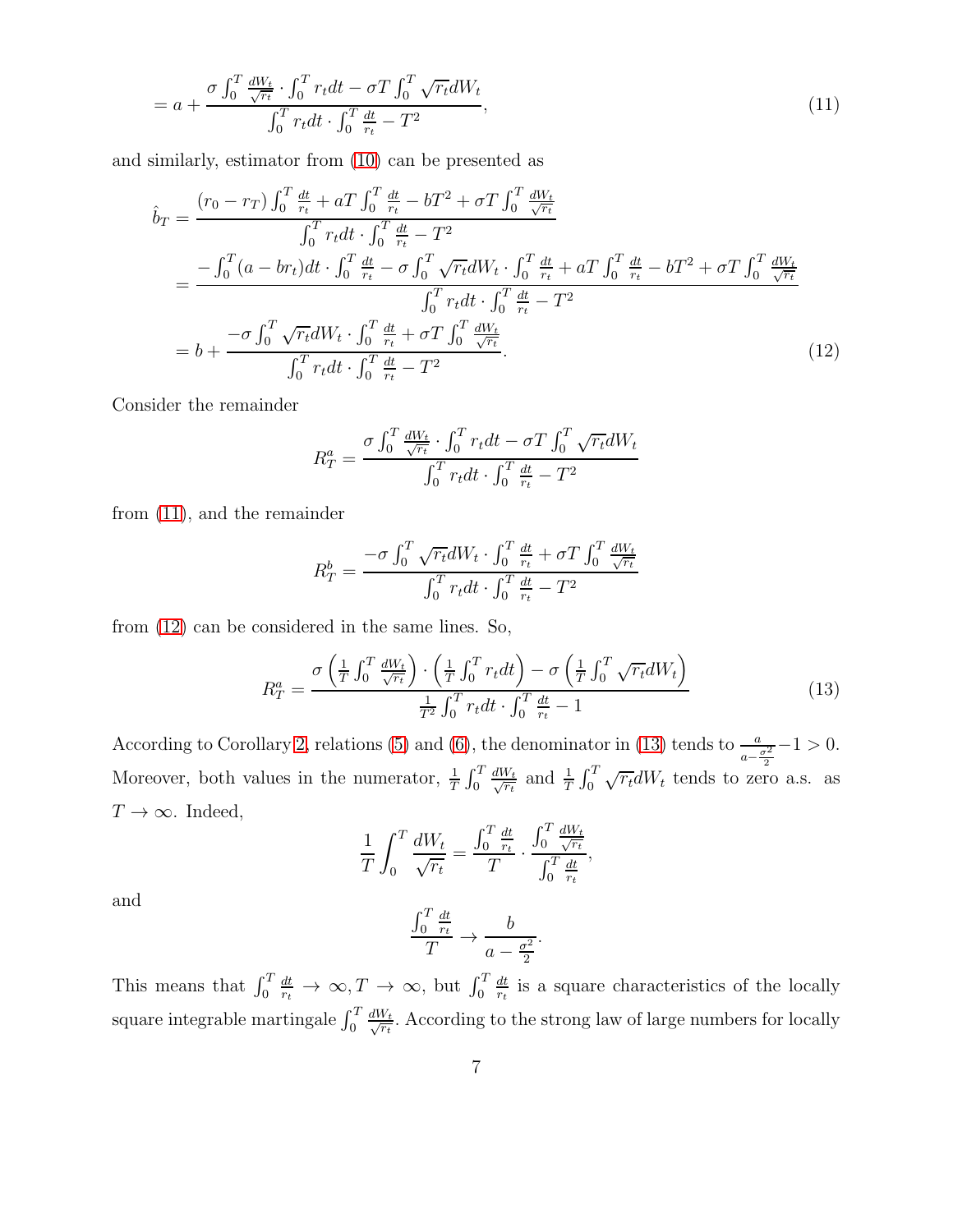$\left(\frac{dt}{r_t}\right)^{-1}$ square integrable martingales [\(Liptser and Shiryayev \(2012\)](#page-20-9)),  $\left(\int_0^T$  $\cdot$   $\int_0^T$ dt  $\frac{dW_t}{\sqrt{r_t}} \to 0$  a.s. as  $T \rightarrow \infty$ . Therefore,  $\frac{1}{T} \int_0^T$  $\frac{dW_t}{\sqrt{r_t}} \to 0$  a.s. as  $T \to \infty$ , and similar relation holds for  $\frac{1}{T} \int_0^T \sqrt{r_t} dW_t$ . Together with [\(13\)](#page-6-2), this means that  $\hat{a}_T$  is strongly consistent. 1  $\Box$ 

Remark 2. The weak consistency and asymptotic normality of the maximum likelihood estimator  $(\hat{a}, \hat{b})$  was obtained in [Ben Alaya and Kebaier \(2012,](#page-19-2) [2013](#page-19-3)). Mention that the weak consistency holds also in the boundary cases, when  $2a = \sigma^2$  and/or  $b = 0$  (however, joint asymptotic distribution is not normal in these cases). If  $2a < \sigma^2$ , then the maximum likelihood estimator is not well-defined. If  $2a \geq \sigma^2$  and  $b < 0$ , then it is not consistent.

Remark 3. An alternative parametrization of the CIR process is

<span id="page-7-0"></span>
$$
dr_t = \alpha(\mu - r_t)dt + \sigma \sqrt{r_t}dW_t, \quad r_t|_{t=0} = r_0 > 0,
$$
\n(14)

where  $W = \{W_t, t \ge 0\}$  is a Wiener process and  $\alpha, \mu, \sigma$  are positive constants. Assume that  $2\alpha\mu > \sigma^2$ . Then the maximum likelihood estimator for the couple  $(\alpha, \mu)$  constructed by the continuous observations of r over the interval  $[0, T]$  has the following form

$$
\hat{\alpha}_T = \frac{T \int_0^T \frac{dr_t}{r_t} - \int_0^T \frac{dt}{r_t} \int_0^T dr_t}{\int_0^T r_t dt \int_0^T \frac{dt}{r_t} - T^2}, \qquad \hat{\mu}_T = \frac{\int_0^T r_t dt \int_0^T \frac{dr_t}{r_t} - T(r_T - r_0)}{T \int_0^T \frac{dr_t}{r_t} - \int_0^T \frac{dt}{r_t}(r_T - r_0)}.
$$

The strong consistency of  $(\hat{\alpha}_T, \hat{\mu}_T)$  follows from Theorem [3,](#page-5-2) if we take into account the relations

<span id="page-7-1"></span>
$$
\alpha = b, \quad \mu = \frac{a}{b}, \quad \hat{\alpha}_T = \hat{b}_T, \quad \hat{\mu}_T = \frac{\hat{a}_T}{\hat{b}_T}.
$$
\n(15)

### 4. AN ALTERNATIVE APPROACH TO DRIFT PARAMETERS ESTIMATION

The disadvantage of the maximum likelihood estimators is that they work only if  $a >$  $\sigma^2/2$ , however, a priori we do not know if this relation holds for the observed process. To avoid this circumstance, in this section we will introduce a new estimator for the parameter  $(a, b)$  based on the statistics  $\int_0^T r_t dt$  and  $\int_0^T r_t^2 dt$ . First, we will prove that the convergence [\(8\)](#page-4-1) remains valid in the case  $0 < a \leq \sigma^2/2$ . To this end, we start with several auxiliary results. The first result gives the asymptotics of two normalized Lebesgue integrals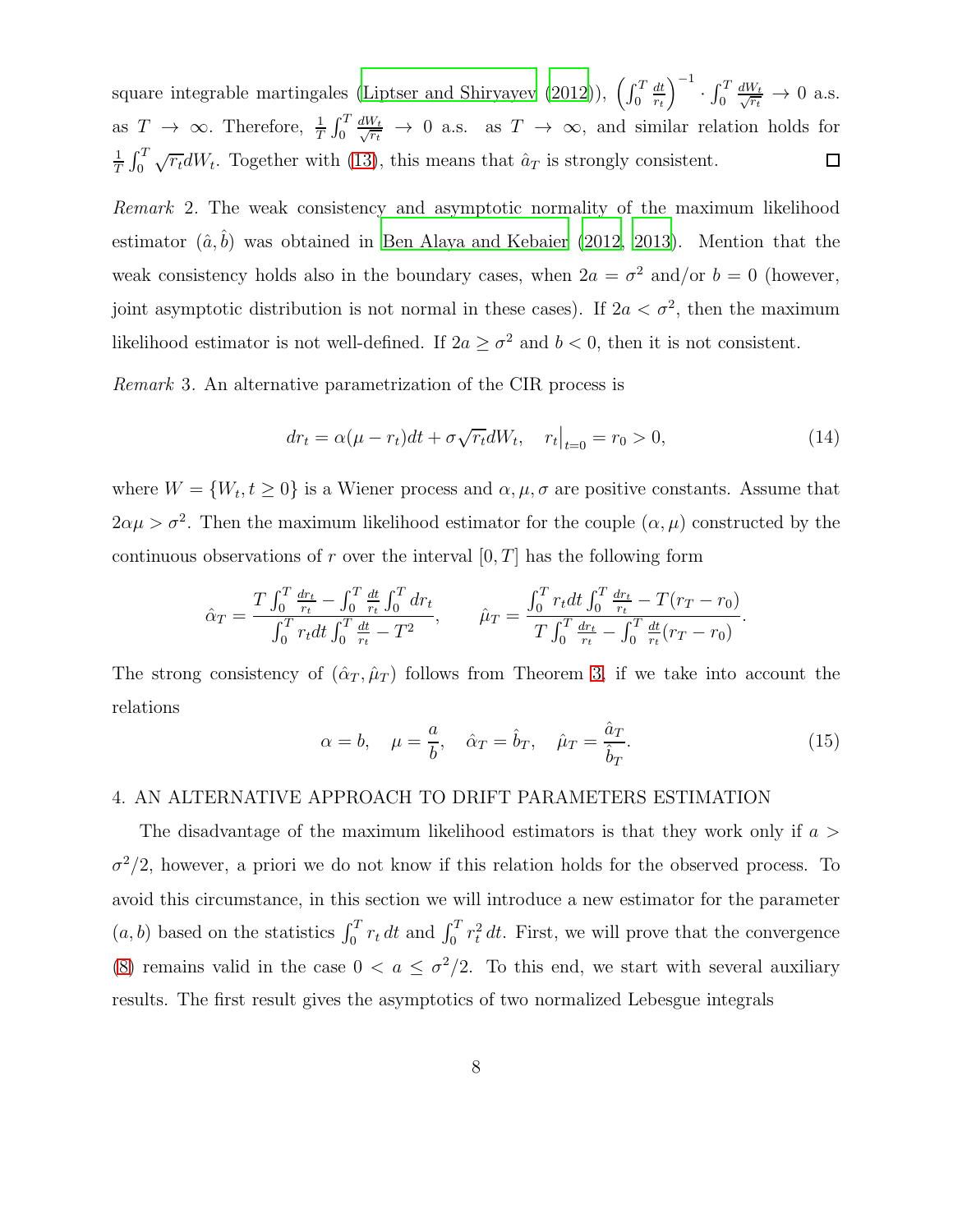**Lemma 4.** Let  $a > 0$ ,  $b > 0$ ,  $\sigma > 0$ . Then the following normalized integrals asymptotically vanish as  $T \to \infty$ :

<span id="page-8-1"></span><span id="page-8-0"></span>
$$
\frac{1}{T} \int_0^T e^{-bt} r_t dt \to 0 \quad a.s.,
$$
\n(16)

$$
\frac{1}{T}e^{-2bT} \int_0^T e^{2bt} r_t dt \to 0 \quad a. s.
$$
\n(17)

Proof. 1. In order to prove the asymptotic relation [\(16\)](#page-8-0), we rewrite the normalized integral as follows:

$$
\frac{1}{T} \int_0^T e^{-bt} r_t dt = \frac{1}{T} \int_0^{\sqrt{T}} e^{-bt} r_t dt + \frac{1}{T} \int_{\sqrt{T}}^T e^{-bt} r_t dt.
$$

Then the first integral can be bounded in the following way:

$$
\frac{1}{T} \int_0^{\sqrt{T}} e^{-bt} r_t dt \le \frac{1}{T} \int_0^{\sqrt{T}} r_t dt = \frac{1}{\sqrt{T}} \cdot \frac{1}{\sqrt{T}} \int_0^{\sqrt{T}} r_t dt \to 0 \quad \text{a.s., as } T \to \infty,
$$

since  $\frac{1}{\sqrt{2}}$  $\frac{1}{T}\int_0^{\sqrt{T}}$  $\int_0^{\sqrt{T}} r_t dt \rightarrow \frac{a}{b}$  a.s., as  $T \rightarrow \infty$ , by [\(6\)](#page-4-0), see Remark [1.](#page-4-3) Furthermore, the second integral can be bounded as

$$
\frac{1}{T} \int_{\sqrt{T}}^{T} e^{-bt} r_t dt \le e^{-b\sqrt{T}} \frac{1}{T} \int_{\sqrt{T}}^{T} r_t dt \le e^{-b\sqrt{T}} \frac{1}{T} \int_{0}^{T} r_t dt \to 0 \quad \text{a.s., as } T \to \infty,
$$

where the convergence follows from  $(6)$ . Thus, relation  $(16)$  is proved.

2. Note that  $\int_0^T e^{2bt} r_t dt \ge \int_0^T r_t dt \to \infty$  a.s., as  $T \to \infty$ , by [\(6\)](#page-4-0). Therefore, applying the L'Hôpital's rule, we conclude that

$$
\lim_{T \to \infty} \frac{\int_0^T e^{2bt} r_t dt}{T e^{2bT}} = \lim_{T \to \infty} \frac{e^{2bT} r_T}{e^{2bT} + 2be^{2bT} T} = \lim_{T \to \infty} \frac{r_T}{1 + 2bT} \quad \text{a.s.}
$$

Now [\(17\)](#page-8-1) follows from the a.s. convergence  $\frac{r_T}{T} \to 0$ ,  $T \to \infty$ . The latter convergence was established in the proof of Theorem 1 of [Deelstra and Delbaen \(1995](#page-19-5)).  $\Box$ 

The next result presents the bounds for the moments of the related stochastic integral.

Lemma 5. Denote

<span id="page-8-2"></span>
$$
Z_t = \int_0^t e^{bu} \sqrt{r_u} dW_u, \quad t \ge 0.
$$
 (18)

There exists a constant  $C > 0$  such that for all  $t \geq 0$ ,

<span id="page-8-3"></span>
$$
\mathbf{E}\left[Z_t^2\right] \le Ce^{2bt}, \qquad \mathbf{E}\left[Z_t^3\right] \le Ce^{3bt}, \qquad \mathbf{E}\left[Z_t^2r_t\right] \le Ce^{2bt}.\tag{19}
$$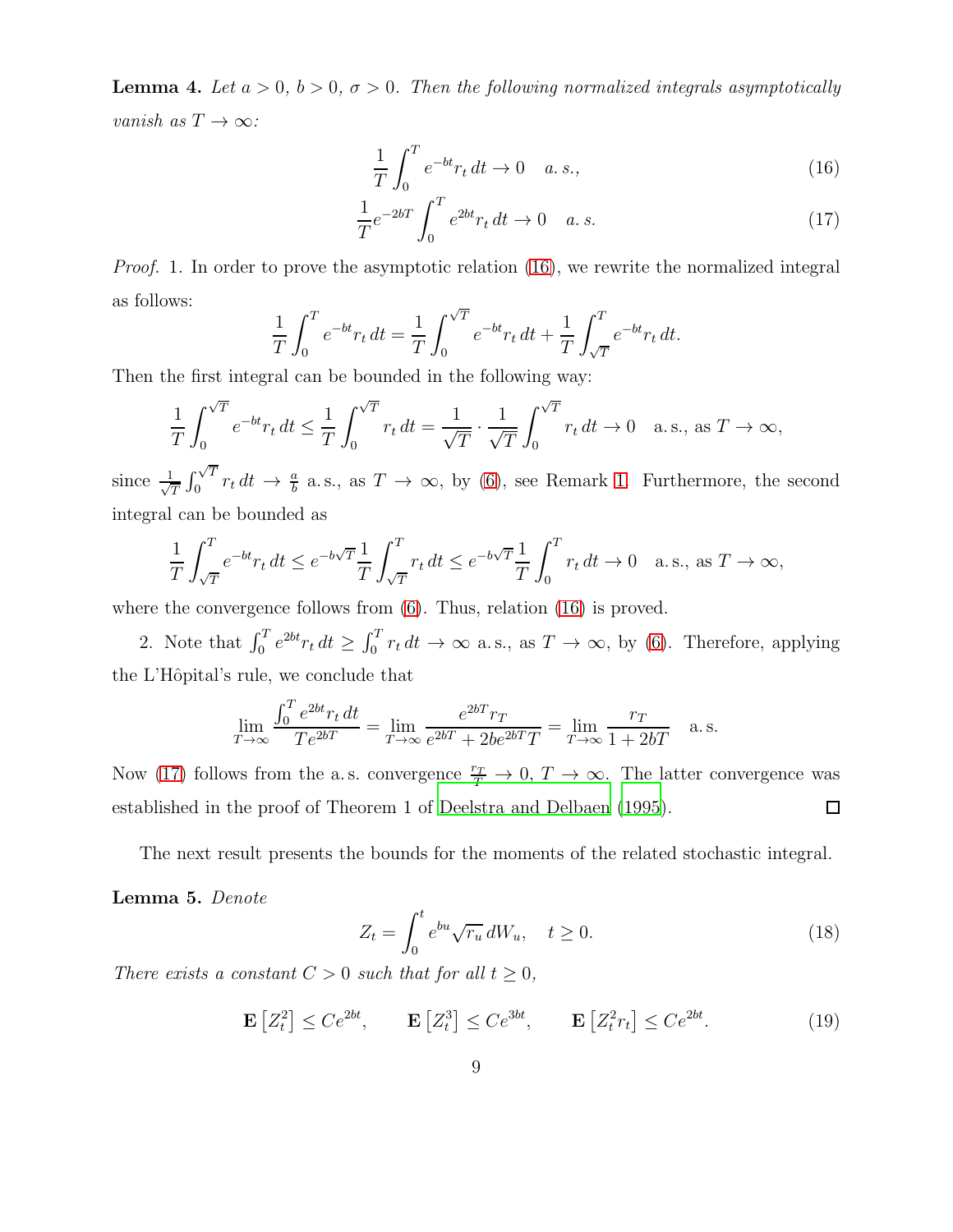*Proof.* 1. According to [\(Deelstra and Delbaen, 1995,](#page-19-5) Eq. (1)), the process r satisfies the following relations

$$
r_t = e^{-bt} \left( r_0 + a \int_0^t e^{bu} du + \sigma \int_0^t e^{bu} \sqrt{r_u} dW_u \right)
$$
  
= 
$$
e^{-bt} \left( r_0 - \frac{a}{b} + \frac{a}{b} e^{bt} + \sigma \int_0^t e^{bu} \sqrt{r_u} dW_u \right).
$$
 (20)

Therefore, in particular, its expectation equals

<span id="page-9-0"></span>
$$
\mathbf{E}r_t = \left(r_0 - \frac{a}{b}\right)e^{-bt} + \frac{a}{b}.
$$

Then for the 2nd moment we have the following representation:

$$
\mathbf{E}Z_t^2 = \mathbf{E} \left[ \left( \int_0^t e^{bu} \sqrt{r_u} dW_u \right)^2 \right] = \mathbf{E} \left[ \int_0^t e^{2bu} r_u du \right] = \int_0^t \left( \left( r_0 - \frac{a}{b} \right) e^{bu} + \frac{a}{b} e^{2bu} \right) du
$$
  
=  $\left( r_0 - \frac{a}{b} \right) \frac{e^{bt} - 1}{b} + \frac{a}{b} \cdot \frac{e^{2bt} - 1}{2b} = e^{2bt} \left( \frac{a}{2b^2} + \frac{1}{b} \left( r_0 - \frac{a}{b} \right) e^{-bt} - \frac{1}{b} \left( r_0 - \frac{a}{2b} \right) e^{-2bt} \right).$ 

Consequently,  $\mathbf{E}Z_t^2 \le Ce^{2bt}$  with  $C = \frac{a}{2b}$  $\frac{a}{2b^2} + \frac{1}{b}$  $rac{1}{b}$   $\left| r_0 - \frac{a}{b} \right|$  $\frac{a}{b}\Big| + \frac{1}{b}$  $rac{1}{b}$   $\left| r_0 - \frac{a}{2b} \right|$  $\frac{a}{2b}\Big|$ .

2. Let us consider  $\mathbf{E}Z_t^3$ . By Itô's formula, from [\(18\)](#page-8-2) we have

<span id="page-9-1"></span>
$$
Z_t^3 = 3 \int_0^t Z_s e^{2bs} r_s ds + 3 \int_0^t Z_s^2 e^{bs} \sqrt{r_s} dW_s.
$$
 (21)

Note that according to [Karatzas and Shreve \(1991](#page-20-5), Problem 3.15, p. 306) (see also [Mishura and Shevchenko](#page-20-10), [2017,](#page-20-10) Thm. 9.3), for any  $p \ge 1$ ,  $\mathbf{E} \left[ \sup_{t \in [0,T]} |r_t|^{2p} \right] < \infty$ . It follows from [\(20\)](#page-9-0) and [\(18\)](#page-8-2) that

<span id="page-9-2"></span>
$$
r_s = e^{-bs} \left( r_0 - \frac{a}{b} + \frac{a}{b} e^{bs} + \sigma Z_s \right) \tag{22}
$$

Therefore, we have also that  $\mathbf{E} \left[ \sup_{t \in [0,T]} |Z_t|^{2p} \right] < \infty$  for any  $p \geq 1$ . Consequently, all the terms in the equality [\(21\)](#page-9-1) have bounded expectations.

Hence,

<span id="page-9-3"></span>
$$
\mathbf{E}\left[Z_t^3\right] = 3\mathbf{E}\int_0^t Z_s e^{2bs} r_s ds. \tag{23}
$$

We insert [\(22\)](#page-9-2) into [\(23\)](#page-9-3) and obtain

$$
\mathbf{E}\left[Z_t^3\right] = 3\mathbf{E}\int_0^t Z_s e^{bs} \left(r_0 - \frac{a}{b} + \frac{a}{b}e^{bs} + \sigma Z_s\right) ds = 3\sigma \int_0^t e^{bs} \mathbf{E}\left[Z_s^2\right] ds,
$$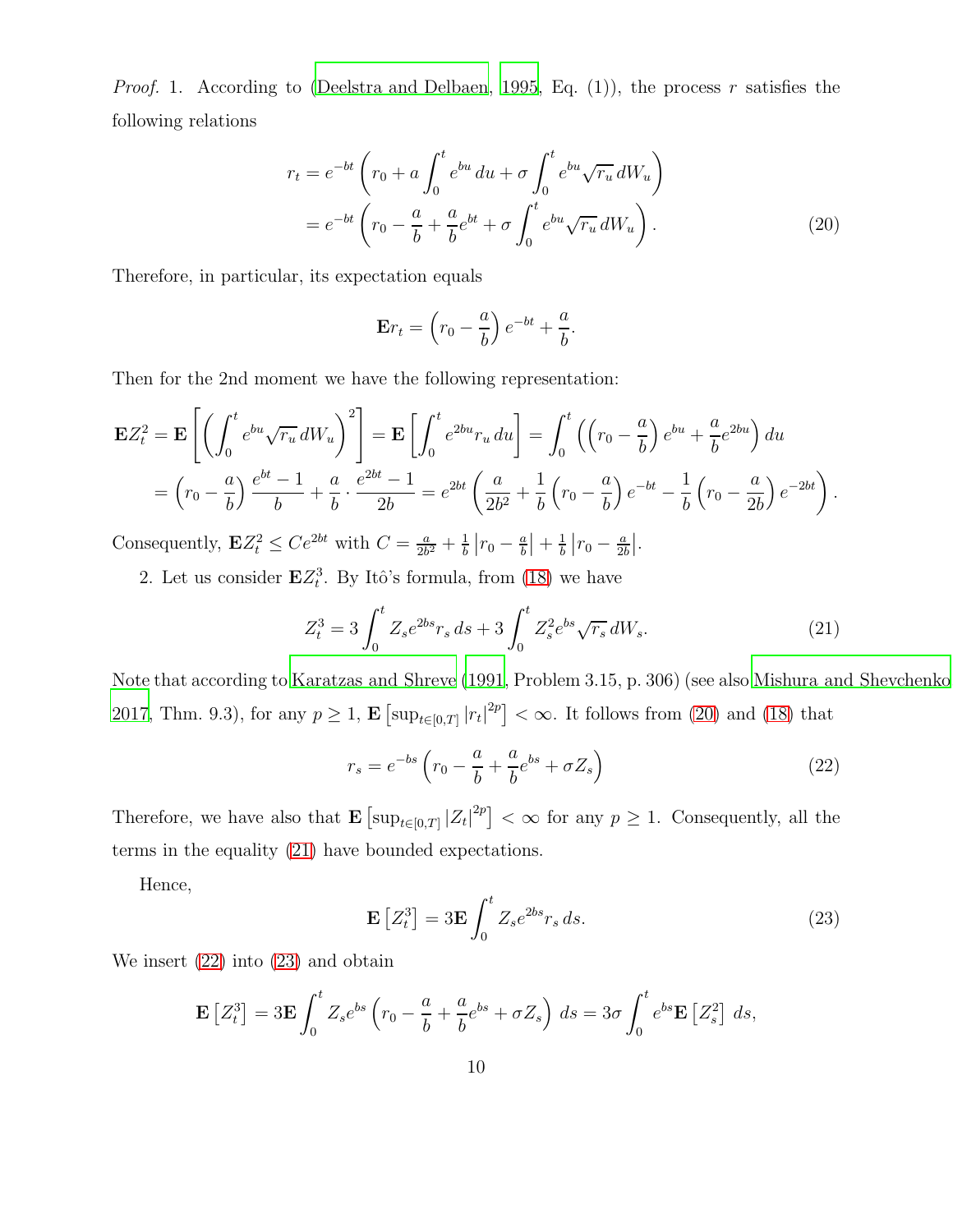since  $\mathbf{E}Z_s = 0$ . Applying the bound  $\mathbf{E}[Z_s^2] \le Ce^{2bs}$  from [\(19\)](#page-8-3), we get

$$
\mathbf{E}\left[Z_t^3\right] \le 3\sigma C \int_0^t e^{3bs} ds = \frac{C\sigma}{b} \left(e^{3bt} - 1\right) \le \frac{C\sigma}{b} e^{3bt}.
$$

3. We express  $r_t$  through  $Z_t$  by [\(22\)](#page-9-2), and get

$$
\mathbf{E}\left[Z_t^2 r_t\right] = \left(\left(r_0 - \frac{a}{b}\right)e^{-bt} + \frac{a}{b}\right)\mathbf{E}Z_t^2 + \sigma e^{-bt}\mathbf{E}Z_t^3 \le Ce^{2bt},
$$

where the inequality follows from the first two bounds in [\(19\)](#page-8-3).

<span id="page-10-4"></span>**Lemma 6.** Let the process  $Z$  be defined by  $(18)$ . Then the following normalized stochastic integrals vanish as  $T \to \infty$ :

$$
\frac{1}{T} \int_0^T e^{-bt} Z_t \sqrt{r_t} dW_t \to 0 \quad a. s., \tag{24}
$$

$$
\frac{1}{T}e^{-2bT} \int_0^T e^{bt} Z_t \sqrt{r_t} dW_t \to 0 \quad a.s.
$$
\n(25)

Proof. 1. Obviously, the convergence [\(24\)](#page-10-0) is equivalent to

$$
\frac{1}{T+1} \int_0^T e^{-bt} Z_t \sqrt{r_t} dW_t \to 0 \quad \text{a.s., as } T \to \infty.
$$

By Kronecker's lemma (see, e. g., [Deelstra and Delbaen, 1995\)](#page-19-5), in order to prove this convergence it suffices to show that

<span id="page-10-3"></span>
$$
\int_0^\infty \frac{e^{-bt} Z_t \sqrt{r_t}}{t+1} \, dW_t < \infty \quad \text{a.s.} \tag{26}
$$

Since the process  $M_T = \int_0^T$  $\frac{e^{-bt}Z_t\sqrt{rt}}{t+1}dW_t$  is a martingale, it suffices to prove that

<span id="page-10-1"></span>
$$
\mathbf{E}\langle M\rangle_T = \mathbf{E}\left[\int_0^T \frac{e^{-2bt}Z_t^2r_t}{(t+1)^2}dt\right] < \infty. \tag{27}
$$

But [\(27\)](#page-10-1) follows immediately from the third bound of [\(19\)](#page-8-3):

$$
\mathbf{E}\left[\int_0^T \frac{e^{-2bt}Z_t^2 r_t}{(t+1)^2} dt\right] \le C \int_0^T \frac{1}{(t+1)^2} dt = C\left(1 - \frac{1}{T+1}\right) \le C.
$$

Thus, [\(24\)](#page-10-0) is proved.

<span id="page-10-2"></span><span id="page-10-0"></span> $\Box$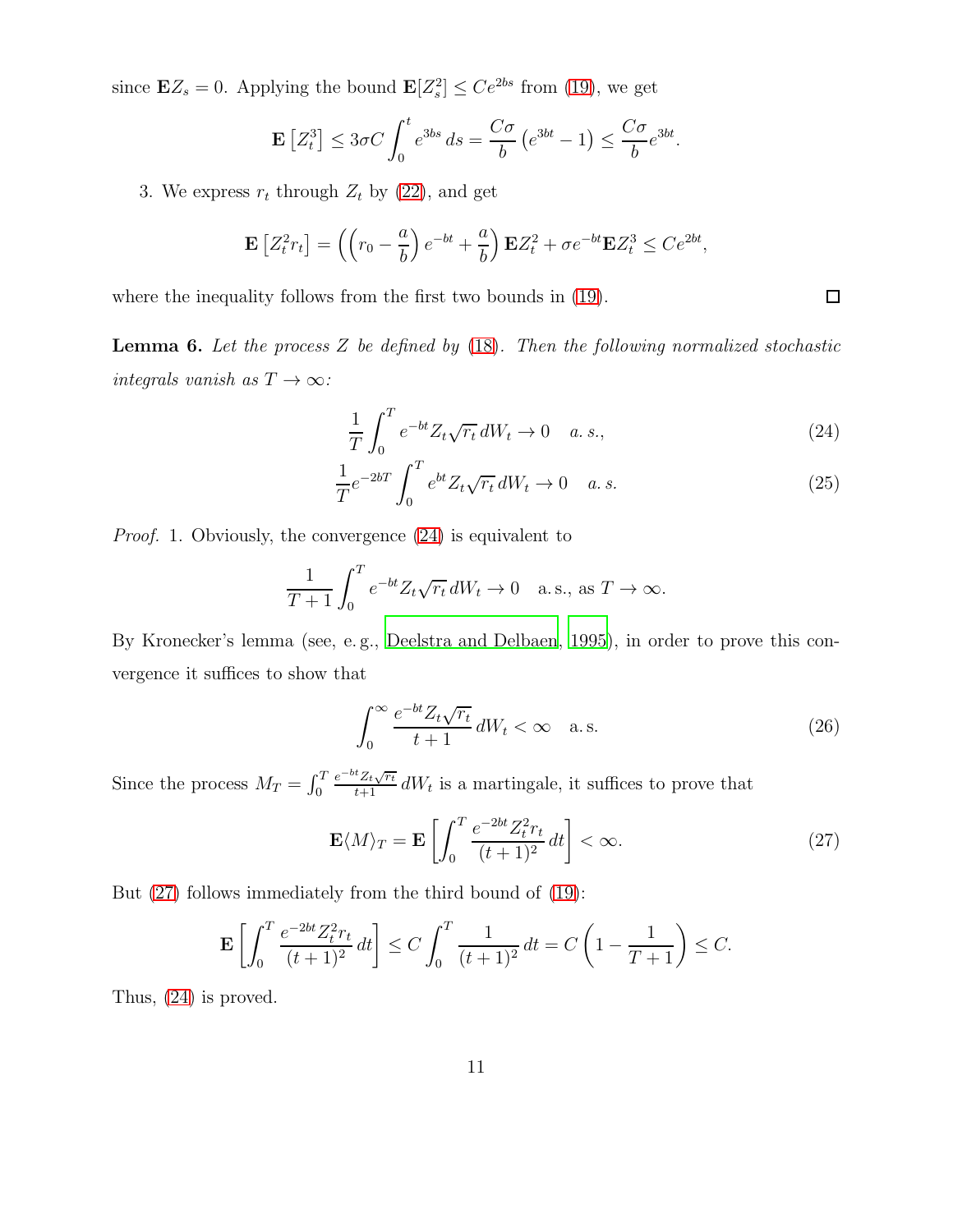2. Similarly, by Kronecker's lemma, the convergence [\(25\)](#page-10-2) follows from the existence a. s. of the integral

$$
\int_0^\infty \frac{e^{-bt}Z_t\sqrt{r_t}}{(t+1)e^{2bt}}\,dW_t = \int_0^\infty \frac{e^{-bt}Z_t\sqrt{r_t}}{t+1}\,dW_t.
$$

This integral is finite, because it coincides with the integral [\(26\)](#page-10-3) considered in the first part  $\Box$ of the proof.

Now we are ready to prove the announced asymptotic result for  $\frac{1}{T} \int_0^T r_t^2 dt$ .

<span id="page-11-0"></span>Theorem 7. The following convergence holds:

$$
\frac{1}{T} \int_0^T r_t^2 dt \to \frac{a^2}{b^2} + \frac{a\sigma^2}{2b^2} \quad a.s., \text{ as } T \to \infty.
$$

Proof. Using relation [\(20\)](#page-9-0), we get the following equalities:

$$
\frac{1}{T} \int_{0}^{T} r_{t}^{2} dt = \frac{1}{T} \int_{0}^{T} e^{-2bt} \left( r_{0} - \frac{a}{b} + \frac{a}{b} e^{bt} + \sigma \int_{0}^{t} e^{bu} \sqrt{r_{u}} dW_{u} \right)^{2} dt \n= \frac{1}{T} \int_{0}^{T} e^{-2bt} \left( r_{0} - \frac{a}{b} + \frac{a}{b} e^{bt} \right)^{2} dt \n+ \frac{2\sigma}{T} \int_{0}^{T} e^{-2bt} \left( r_{0} - \frac{a}{b} + \frac{a}{b} e^{bt} \right) \left( \int_{0}^{t} e^{bu} \sqrt{r_{u}} dW_{u} \right) dt \n+ \frac{\sigma^{2}}{T} \int_{0}^{T} e^{-2bt} \left( \int_{0}^{t} e^{bu} \sqrt{r_{u}} dW_{u} \right)^{2} dt \n=: I_{1} + I_{2} + I_{3}.
$$
\n(28)

The term  $I_1$  is the subject of straightforward calculations:

$$
I_1 = \frac{1}{T} \int_0^T e^{-2bt} \left( r_0 - \frac{a}{b} + \frac{a}{b} e^{bt} \right)^2 dt
$$
  
=  $\frac{1}{T} \int_0^T \left( \left( r_0 - \frac{a}{b} \right)^2 e^{-2bt} + \frac{2a}{b} \left( r_0 - \frac{a}{b} \right) e^{-bt} + \frac{a^2}{b^2} \right) dt$ .  
=  $\left( r_0 - \frac{a}{b} \right)^2 \frac{1 - e^{-2bT}}{2bT} + \frac{2a}{b} \left( r_0 - \frac{a}{b} \right) \frac{1 - e^{-bT}}{bT} + \frac{a^2}{b^2}$ .

Evidently, the following convergence holds:

<span id="page-11-2"></span><span id="page-11-1"></span>
$$
I_1 \to \frac{a^2}{b^2}, \quad T \to \infty.
$$
 (29)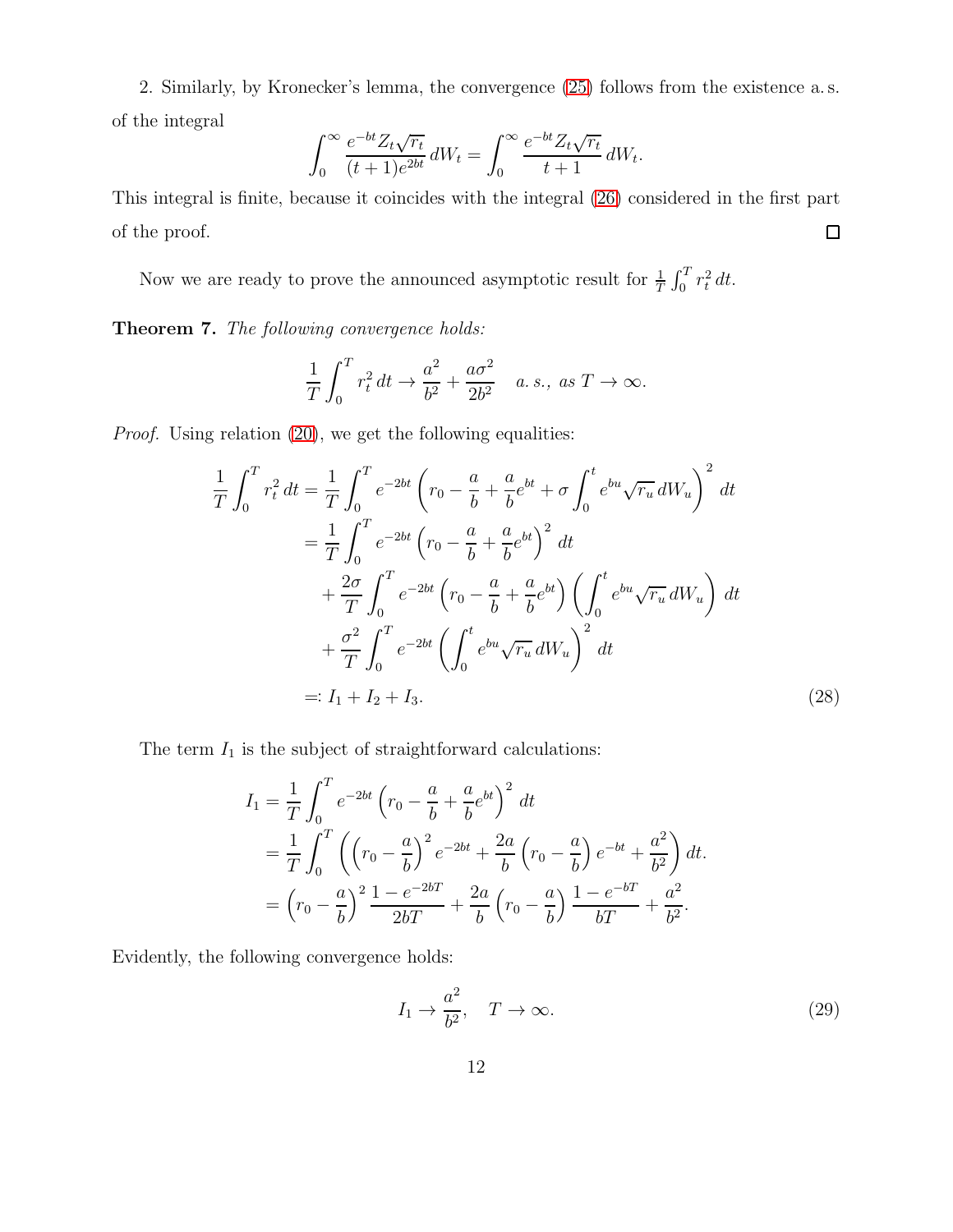Let us consider  $I_2$ . The equality [\(20\)](#page-9-0) implies that

$$
\sigma \int_0^t e^{bu} \sqrt{r_u} dW_u = e^{bt} r_t - r_0 + \frac{a}{b} - \frac{a}{b} e^{bt}.
$$

Consequently, integral  $I_2$  can be transformed as follows:

$$
I_2 = \frac{2\sigma}{T} \int_0^T e^{-2bt} \left( r_0 - \frac{a}{b} + \frac{a}{b} e^{bt} \right) \left( \int_0^t e^{bu} \sqrt{r_u} dW_u \right) dt
$$
  
\n
$$
= \frac{2}{T} \int_0^T e^{-2bt} \left( r_0 - \frac{a}{b} + \frac{a}{b} e^{bt} \right) \left( e^{bt} r_t - r_0 + \frac{a}{b} - \frac{a}{b} e^{bt} \right) dt
$$
  
\n
$$
= \frac{2}{T} \left( r_0 - \frac{a}{b} \right) \int_0^T e^{-bt} r_t dt + \frac{2a}{bT} \int_0^T r_t dt - \frac{2}{T} \int_0^T e^{-2bt} \left( r_0 - \frac{a}{b} + \frac{a}{b} e^{bt} \right)^2 dt. \tag{30}
$$

Asymptotic relation [\(16\)](#page-8-0) implies that the first term in the right-hand side of [\(30\)](#page-12-0) converges to zero a.s. as  $T\rightarrow\infty.$  By [\(6\)](#page-4-0), for the second term we have

<span id="page-12-0"></span>
$$
\frac{2a}{bT} \int_0^T r_t dt \to \frac{2a^2}{b^2} \quad \text{a.s., as } T \to \infty.
$$

Finally, the third term equals  $-2I_1$ , therefore, by [\(29\)](#page-11-1),

$$
-\frac{2}{T} \int_0^T e^{-2bt} \left( r_0 - \frac{a}{b} + \frac{a}{b} e^{bt} \right)^2 dt = -2I_1 \to -\frac{2a^2}{b^2}, \text{ as } T \to \infty.
$$

Thus,

−

<span id="page-12-2"></span>
$$
I_2 \to 0 \quad \text{a.s., as } T \to \infty. \tag{31}
$$

It remains to study the asymptotic behavior of  $I_3$ . Note that

$$
I_3 = \frac{\sigma^2}{T} \int_0^T e^{-2bt} Z_t^2 dt,
$$

where  $Z_t$  is defined in [\(18\)](#page-8-2). By Itô's formula, from (18) we get

$$
Z_t^2 = \int_0^t e^{2bs} r_s \, ds + 2 \int_0^t Z_s e^{bs} \sqrt{r_s} \, dW_s.
$$

Therefore we can present  $I_3$  as the sum

<span id="page-12-1"></span>
$$
I_3 = \frac{\sigma^2}{T} \int_0^T e^{-2bt} \int_0^t e^{2bs} r_s \, ds \, dt + \frac{2\sigma^2}{T} \int_0^T e^{-2bt} \int_0^t Z_s e^{bs} \sqrt{r_s} \, dW_s \, dt =: I_{3,1} + I_{3,2}. \tag{32}
$$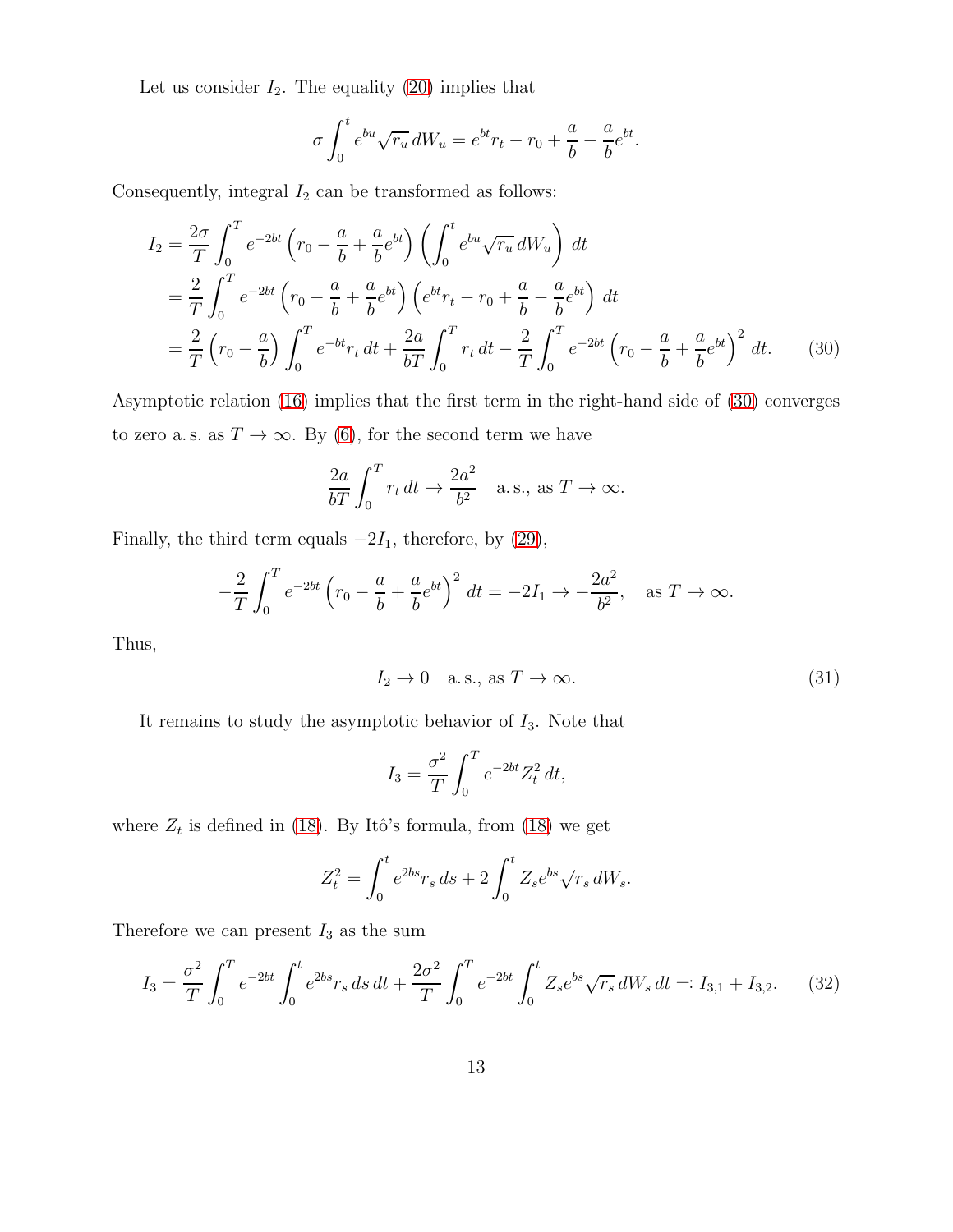Using the Fubini theorem, we transform  $I_{3,1}$  as follows:

$$
I_{3,1} = \frac{\sigma^2}{T} \int_0^T e^{2bs} r_s \int_s^T e^{-2bt} dt ds = \frac{\sigma^2}{T} \int_0^T e^{2bs} r_s \frac{e^{-2bs} - e^{-2bT}}{2b} ds
$$
  
=  $\frac{\sigma^2}{2bT} \int_0^T r_s ds - \frac{\sigma^2}{2bT} e^{-2bT} \int_0^T e^{2bs} r_s ds.$ 

Using asymptotic relations [\(6\)](#page-4-0) and [\(17\)](#page-8-1), we obtain

<span id="page-13-1"></span>
$$
I_{3,1} \rightarrow \frac{a\sigma^2}{2b^2}
$$
, a.s., as  $T \rightarrow \infty$ . (33)

Changing the order of integration, we rewrite  $I_{3,2}$  in the following way:

$$
I_{3,2} = \frac{2\sigma^2}{T} \int_0^T Z_s e^{bs} \sqrt{r_s} \int_s^T e^{-2bt} dt dW_s = \frac{2\sigma^2}{T} \int_0^T Z_s e^{bs} \sqrt{r_s} \frac{e^{-2bs} - e^{-2bT}}{2b} dt dW_s
$$
  
=  $\frac{\sigma^2}{bT} \int_0^T e^{-bs} Z_s \sqrt{r_s} dt dW_s - \frac{\sigma^2}{bT} e^{-2bT} \int_0^T e^{bs} Z_s \sqrt{r_s} dt dW_s.$ 

According to Lemma [6,](#page-10-4) both stochastic integrals in the right-hand side converge to zero a. s. Therefore,  $I_{3,2} \to 0$  a.s., as  $T \to \infty$ . Combining this with [\(32\)](#page-12-1) and [\(33\)](#page-13-1), we see that

<span id="page-13-2"></span>
$$
I_3 \to \frac{a\sigma^2}{2b^2} \quad \text{a.s., as } T \to \infty. \tag{34}
$$

Finally, inserting the convergences [\(29\)](#page-11-1), [\(31\)](#page-12-2), [\(34\)](#page-13-2) into the equality [\(28\)](#page-11-2), we conclude  $\Box$ the proof.

Theorem [7](#page-11-0) enables to construct a strongly consistent estimator for the parameter  $(a, b)$ .

<span id="page-13-0"></span>Theorem 8. Define

$$
\tilde{a}_T = \frac{\sigma^2}{2} \cdot \frac{\left(\int_0^T r_t dt\right)^2}{T \int_0^T r_t^2 dt - \left(\int_0^T r_t dt\right)^2},
$$

$$
\tilde{b}_T = \frac{\sigma^2}{2} \cdot \frac{T \int_0^T r_t dt}{T \int_0^T r_t^2 dt - \left(\int_0^T r_t dt\right)^2}.
$$

Then vector  $(\tilde{a}_T, \tilde{b}_T)$  is a strongly consistent estimator of  $(a, b)$ .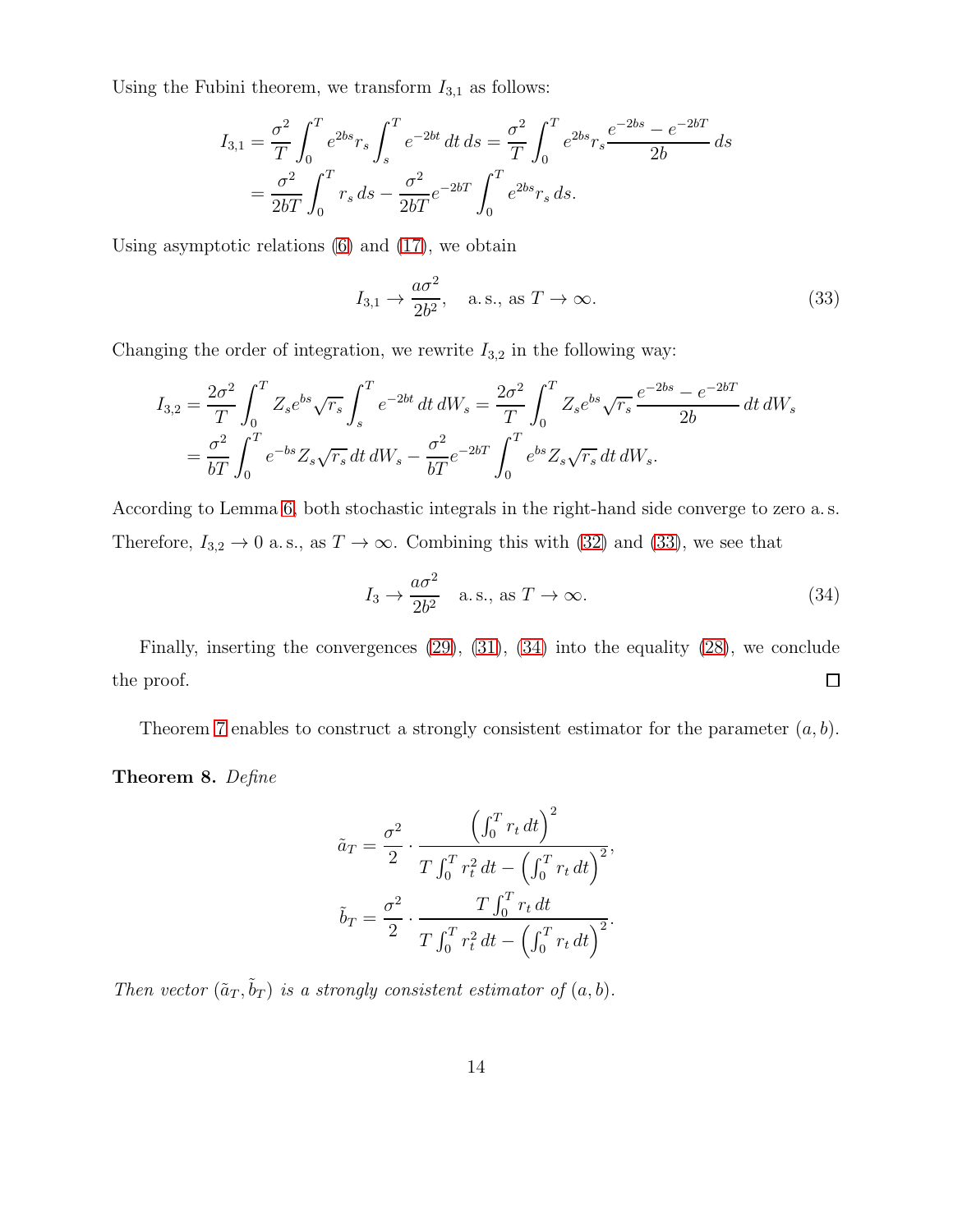Proof. It follows from the convergence [\(6\)](#page-4-0) and Theorem [7](#page-11-0) that

$$
\tilde{b}_T = \frac{\sigma^2}{2} \cdot \frac{\frac{1}{T} \int_0^T r_t dt}{\frac{1}{T} \int_0^T r_t^2 dt - \left(\frac{1}{T} \int_0^T r_t dt\right)^2} \to \frac{\sigma^2}{2} \cdot \frac{\frac{a}{b}}{\frac{a^2}{b^2} + \frac{a\sigma^2}{2b^2} - \frac{a^2}{b^2}} = b, \quad \text{a.s., as } T \to \infty.
$$

Further, from [\(6\)](#page-4-0) we have the convergence

$$
\tilde{a}_T = \tilde{b}_T \cdot \frac{1}{T} \int_0^T r_t dt \to b \cdot \frac{a}{b} = a
$$
, a.s., as  $T \to \infty$ .

Remark 4. For the model [\(14\)](#page-7-0) the alternative estimator of  $(\alpha, \mu)$  can be defined as follows:

$$
\tilde{\alpha}_T = \frac{\sigma^2}{2} \cdot \frac{T \int_0^T r_t dt}{T \int_0^T r_t^2 dt - (\int_0^T r_t dt)^2}, \qquad \tilde{\mu}_T = \frac{1}{T} \int_0^T r_t dt.
$$

The strong consistency of the estimator  $(\tilde{\alpha}_T, \tilde{\mu}_T)$  follows from Theorem [8](#page-13-0) and the relations [\(15\)](#page-7-1).

#### 5. SIMULATIONS

In this section we illustrate the quality of the estimators, using Monte Carlo simulation. For each set of parameters  $(a, b, \sigma)$ , we generate 100 sample paths of the solution  $r = \{r_t, t \in [0, T]\}$  to the equation [\(1\)](#page-0-0) using Euler's approximation. We choose the initial value  $r_0 = 1$  for all simulations. Then we compute means and standard deviations of the estimators at the times  $T = 10, 50, 100, 150, 200$ .

In the ergodic case  $2a > \sigma^2$  we compare two estimators,  $(\hat{a}_T, \hat{b}_T)$  and  $(\tilde{a}_T, \tilde{b}_T)$ . Tables [1](#page-15-0) and [2](#page-16-0) report the simulation results concerning the estimation of a and b respectively. We see that both estimators are consistent and behave similarly, however, the maximum likelihood estimator  $(\hat{a}_T, \hat{b}_T)$  slightly outperforms the alternative estimator  $(\tilde{a}_T, \tilde{b}_T)$ .

For the non-ergodic case  $2a < \sigma^2$  the maximum likelihood estimator does not make sense, so only the means and variances for  $(\tilde{a}_T, \tilde{b}_T)$  are reported, see Tables [3](#page-17-0) and [4.](#page-18-0) Clearly, the numerical results confirm the consistency of this estimator. However, in many cases the rate of convergence is quite slow (compared to the ergodic case), especially for  $b_T$ .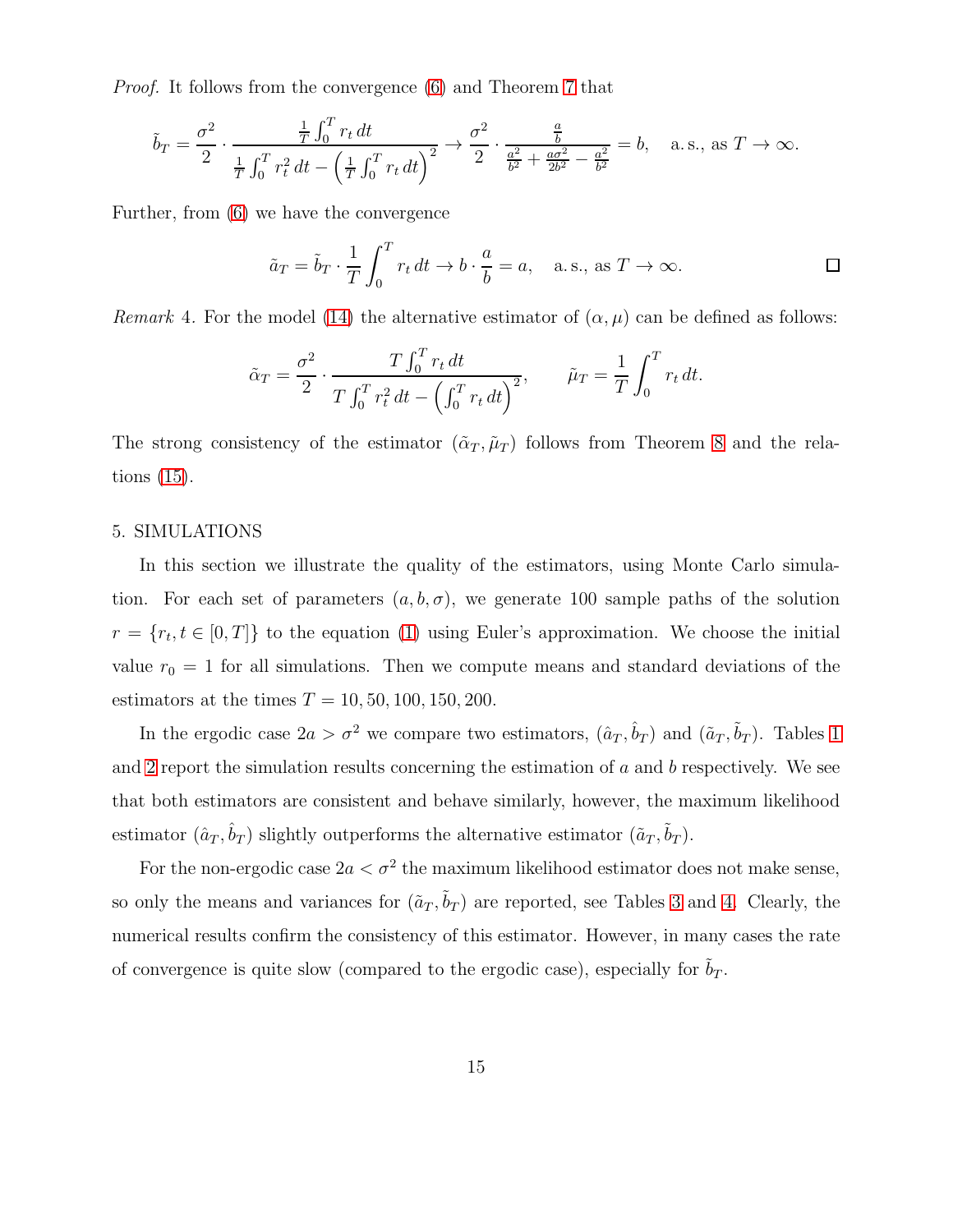<span id="page-15-0"></span>

|                |                  |                |                                                             |                  | T                |                  |                  |                  |
|----------------|------------------|----------------|-------------------------------------------------------------|------------------|------------------|------------------|------------------|------------------|
| $\it a$        | $\boldsymbol{b}$ | $\sigma$       |                                                             | 10               | 50               | 100              | 150              | 200              |
| 1              | $\overline{1}$   | $\,1$          | $\mathbf{E}[\hat{a}_T]$<br>$\pmb{\sigma}[\hat{a}_T]$        | 1.3520<br>0.5357 | 1.0507<br>0.1628 | 1.0187<br>0.0983 | 1.0105<br>0.0818 | 1.0073<br>0.0723 |
|                |                  |                | ${\rm \bf E}[\tilde a_T]$<br>$\pmb{\sigma}[\tilde{a}_T]$    | 1.5328<br>0.5804 | 1.1152<br>0.2435 | 1.0535<br>0.1701 | 1.0300<br>0.1306 | 1.0226<br>0.1203 |
| $\,1$          | $\overline{2}$   | $\mathbf{1}$   | $\mathbf{E}[\hat{a}_T]$<br>$\pmb{\sigma}[\hat{a}_T]$        | 1.2013<br>0.3201 | 1.0401<br>0.1077 | 1.0144<br>0.0700 | 1.0082<br>0.0557 | 1.0046<br>0.0495 |
|                |                  |                | $\mathbf{E}[\tilde{a}_T]$<br>$\pmb{\sigma}[\tilde{a}_T]$    | 1.3028<br>0.4304 | 1.0766<br>0.1618 | 1.0270<br>0.1051 | 1.0206<br>0.0974 | 1.0140<br>0.0872 |
| $\mathbf{1}$   | 3                | $\,1$          | ${\rm \bf E}[\hat a_T]$<br>$\pmb{\sigma}[\hat{a}_T]$        | 1.0915<br>0.2029 | 1.0201<br>0.0821 | 1.0192<br>0.0559 | 1.0129<br>0.0470 | 1.0141<br>0.0459 |
|                |                  |                | ${\bf E}[\tilde a_T]$<br>$\pmb{\sigma}[\tilde{a}_T]$        | 1.1142<br>0.2961 | 1.0411<br>0.1282 | 1.0241<br>0.0944 | 1.0252<br>0.0810 | 1.0239<br>0.0778 |
| $\overline{2}$ | $\overline{1}$   | $\mathbf 1$    | ${\rm \bf E}[\hat a_T]$<br>$\boldsymbol{\sigma}[\hat{a}_T]$ | 2.8227<br>1.1649 | 2.0724<br>0.3163 | 1.9885<br>0.2316 | 1.9909<br>0.2087 | 1.9963<br>0.1908 |
|                |                  |                | ${\bf E}[\tilde a_T]$<br>$\pmb{\sigma}[\tilde{a}_T]$        | 2.8584<br>1.1089 | 2.1097<br>0.4139 | 2.0035<br>0.3142 | 2.0030<br>0.2724 | 2.0157<br>0.2446 |
| $\overline{2}$ | $\overline{2}$   | $\,1$          | ${\bf E}[\hat a_T]$<br>$\pmb{\sigma}[\hat{a}_T]$            | 2.2837<br>0.6633 | 2.0511<br>0.2375 | 2.0353<br>0.1662 | 2.0170<br>0.1365 | 2.0216<br>0.1173 |
|                |                  |                | ${\bf E}[\tilde a_T]$<br>$\pmb{\sigma}[\tilde{a}_T]$        | 2.4734<br>0.7880 | 2.1057<br>0.2990 | 2.0447<br>0.2134 | 2.0057<br>0.1784 | 2.0065<br>0.1560 |
| $\overline{2}$ | 3                | $\mathbf{1}$   | $\mathbf{E}[\hat{a}_T]$<br>$\boldsymbol{\sigma}[\hat{a}_T]$ | 2.2114<br>0.5337 | 2.0113<br>0.1986 | 2.0120<br>0.1509 | 2.0098<br>0.1057 | 2.0091<br>0.0915 |
|                |                  |                | ${\bf E}[\tilde a_T]$<br>$\pmb{\sigma}[\tilde{a}_T]$        | 2.2874<br>0.5829 | 2.0208<br>0.2602 | 2.0224<br>0.1825 | 2.0195<br>0.1379 | 2.0103<br>0.1217 |
| $\sqrt{3}$     | $\mathbf{1}$     | $\,1$          | $\mathbf{E}[\hat{a}_T]$<br>$\pmb{\sigma}[\hat{a}_T]$        | 3.9869<br>1.2874 | 3.1923<br>0.5061 | 3.0761<br>0.4039 | 3.0475<br>0.3421 | 3.0538<br>0.2991 |
|                |                  |                | ${\bf E}[\tilde a_T]$<br>$\pmb{\sigma}[\tilde{a}_T]$        | 3.7772<br>1.3190 | 3.1524<br>0.5808 | 3.0538<br>0.4591 | 3.0347<br>0.4042 | 3.0475<br>0.3519 |
| $\overline{3}$ | $\mathbf{1}$     | $\overline{2}$ | $\mathbf{E}[\hat{a}_T]$<br>$\pmb{\sigma}[\hat{a}_T]$        | 3.7755<br>1.2919 | 3.1447<br>0.3776 | 3.0612<br>0.2618 | 3.0358<br>0.2124 | 3.0359<br>0.1919 |
|                |                  |                | ${\rm \bf E}[\tilde a_T]$<br>$\pmb{\sigma}[\tilde{a}_T]$    | 4.1227<br>1.5027 | 3.3441<br>0.6588 | 3.1022<br>0.5050 | 3.0743<br>0.4323 | 3.0872<br>0.4014 |

Table 1: Means and standard deviations of  $\hat{a}_T$  and  $\tilde{a}_T$  for  $2a > \sigma^2$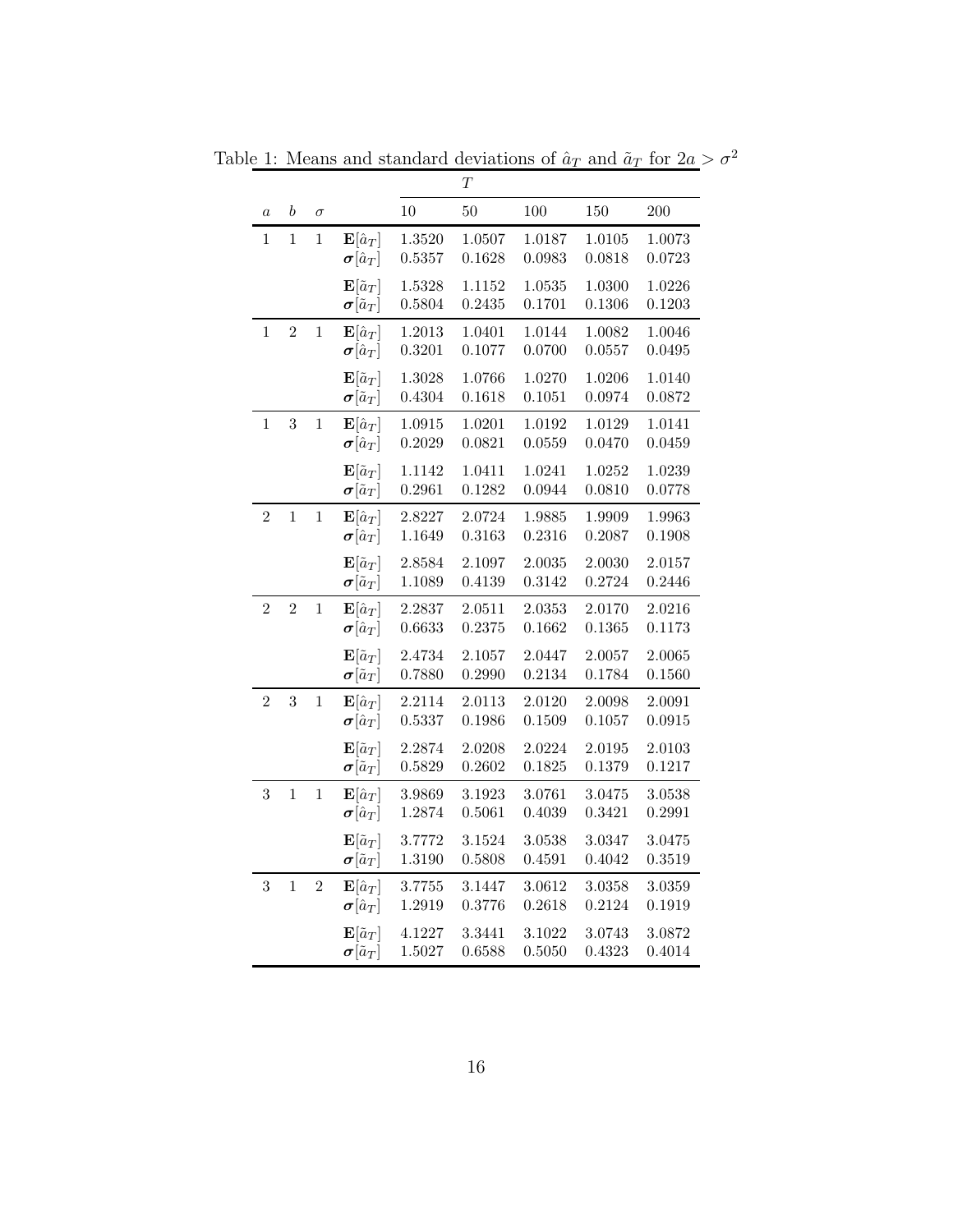<span id="page-16-0"></span>

|                |                  |              |                                                             |                  | $\boldsymbol{T}$ |                  |                  |                  |
|----------------|------------------|--------------|-------------------------------------------------------------|------------------|------------------|------------------|------------------|------------------|
| $\it a$        | $\boldsymbol{b}$ | $\sigma$     |                                                             | 10               | 50               | 100              | 150              | 200              |
| $\mathbf{1}$   | $\mathbf{1}$     | $\mathbf{1}$ | $\mathbf{E}[\hat{b}_T]$                                     | 1.4514           | 1.0772           | 1.0244           | 1.0176           | 1.0132           |
|                |                  |              | $\pmb{\sigma}[\hat{b}_T]$                                   | 0.5969           | 0.2184           | 0.1398           | 0.1086           | 0.0986           |
|                |                  |              | $\mathbf{E}[\tilde{b}_T]$                                   | 1.6350           | 1.1459           | 1.0554           | 1.0363           | 1.0271           |
|                |                  |              | $\sigma[b_T]$                                               | 0.6687           | 0.2983           | 0.1829           | 0.1437           | 0.1293           |
| $\,1$          | $\overline{2}$   | $\mathbf 1$  | $\mathbf{E}[\hat{b}_T]$                                     | 2.4399           | 2.1229           | 2.0677           | 2.0335           | 2.0159           |
|                |                  |              | $\boldsymbol{\sigma}[\hat{b}_T]$                            | 0.6993           | 0.2658           | 0.1941           | 0.1693           | 0.1587           |
|                |                  |              | $\mathbf{E}[\tilde{b}_T]$                                   | 2.5135           | 2.1743           | 2.0851           | 2.0526           | 2.0303           |
|                |                  |              | $\pmb{\sigma}[\bar{b}_T]$                                   | 0.7686           | 0.3495           | 0.2628           | 0.2393           | 0.2178           |
| $\,1\,$        | $\sqrt{3}$       | $\mathbf{1}$ | $\mathbf{E}[\hat{b}_T]$                                     | 3.3578           | 3.0316           | 3.0287           | 3.0094           | 3.0162           |
|                |                  |              | $\pmb{\sigma}[\hat{b}_T]$                                   | 0.8546           | 0.3701           | 0.2479           | 0.2071           | 0.1949           |
|                |                  |              | $\mathbf{E}[\tilde{b}_T]$                                   | 3.1754           | 3.0495           | 3.0243           | 3.0313           | 3.0339           |
|                |                  |              | $\pmb{\sigma}[\bar{b}_T]$                                   | 0.8816           | 0.4501           | 0.3351           | 0.2731           | 0.2578           |
| $\overline{2}$ | $\,1$            | $\,1$        | $\mathbf{E}[\hat{b}_T]$                                     | 1.4767           | 1.0521           | 0.9980           | 0.9967           | 0.9998           |
|                |                  |              | $\boldsymbol{\sigma}[\hat{b}_T]$                            | 0.6254           | 0.1944           | 0.1323           | 0.1214           | 0.1101           |
|                |                  |              | $\mathbf{E}[\tilde{b}_T]$<br>$\sigma[\tilde{b}_T]$          | 1.5466<br>0.5977 | 1.0813<br>0.2338 | 1.0102<br>0.1702 | 1.0056<br>0.1475 | 1.0120<br>0.1333 |
|                |                  |              |                                                             |                  |                  |                  |                  |                  |
| $\sqrt{2}$     | $\overline{2}$   | $\,1$        | $\mathbf{E}[\hat{b}_T]$<br>$\boldsymbol{\sigma}[\hat{b}_T]$ | 2.3087<br>0.6851 | 2.0703<br>0.2865 | 2.0437<br>0.1996 | 2.0210<br>0.1600 | 2.0216<br>0.1324 |
|                |                  |              |                                                             |                  |                  |                  |                  |                  |
|                |                  |              | $\mathbf{E}[\tilde{b}_T]$<br>$\pmb{\sigma}[\bar{b}_T]$      | 2.4894<br>0.7913 | 2.1255<br>0.3422 | 2.0536<br>0.2441 | 2.0104<br>0.2007 | 2.0074<br>0.1755 |
| $\overline{2}$ | 3                | $\mathbf{1}$ | $\mathbf{E}[\hat{b}_T]$                                     | 3.3561           | 3.0417           | 3.0420           | 3.0354           | 3.0311           |
|                |                  |              | $\pmb{\sigma}[\hat{b}_T]$                                   | 0.8854           | 0.3546           | 0.2705           | 0.1811           | 0.1619           |
|                |                  |              | $\mathbf{E}[\tilde{b}_T]$                                   | 3.4176           | 3.0446           | 3.0535           | 3.0465           | 3.0305           |
|                |                  |              | $\pmb{\sigma}[\bar{b}_T]$                                   | 0.9314           | 0.4384           | 0.3185           | 0.2254           | 0.1988           |
| 3              | $\,1$            | $\,1$        | $\mathbf{E}[\hat{b}_T]$                                     | 1.3899           | 1.0798           | 1.0337           | 1.0264           | 1.0262           |
|                |                  |              | $\boldsymbol{\sigma}[b_T]$                                  | 0.5563           | 0.1882           | 0.1525           | 0.1283           | 0.1109           |
|                |                  |              | $\mathbf{E}[b_T]$                                           | 1.3878           | 1.0797           | 1.0326           | 1.0264           | 1.0268           |
|                |                  |              | $\pmb{\sigma}[\tilde{b}_T]$                                 | 0.5825           | 0.2175           | 0.1688           | 0.1451           | 0.1250           |
| $\sqrt{3}$     | $\mathbf{1}$     | $\sqrt{2}$   | $\mathbf{E}[\hat{b}_T]$                                     | 1.3616           | 1.0617           | 1.0209           | 1.0038           | 0.9989           |
|                |                  |              | $\boldsymbol{\sigma}[\hat{b}_T]$                            | 0.4884           | 0.2102           | 0.1361           | 0.1011           | 0.0977           |
|                |                  |              | $\mathbf{E}[\tilde{b}_T]$                                   | 1.6055           | 1.1483           | 1.0447           | 1.0220           | 1.0185           |
|                |                  |              | $\pmb{\sigma}[\tilde{b}_T]$                                 | 0.6558           | 0.3057           | 0.2179           | 0.1673           | 0.1519           |

Table 2: Means and standard deviations of  $\hat{b}_T$  and  $\tilde{b}_T$  for  $2a > \sigma^2$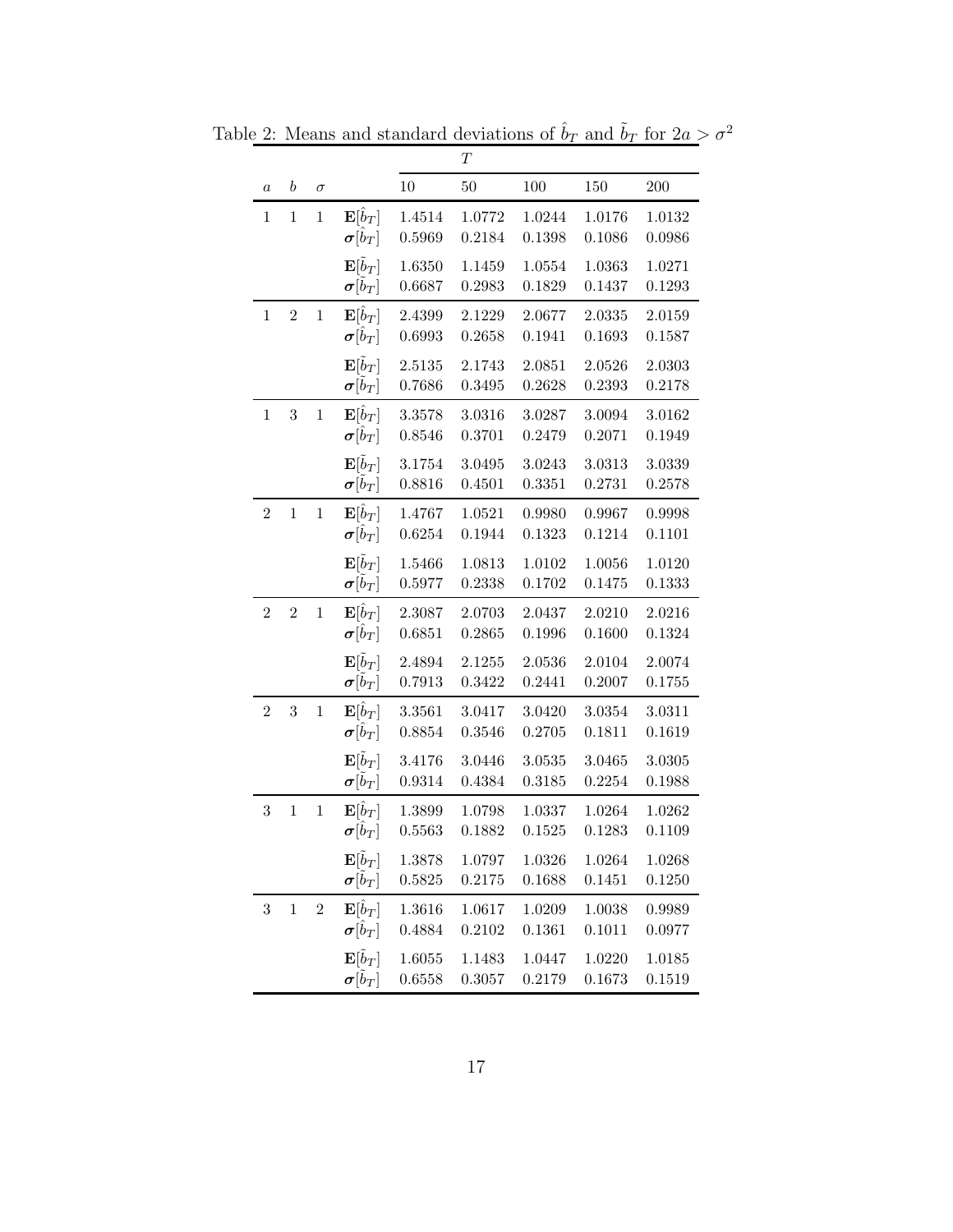|                |                  |                |                                                          |                  | $\scriptstyle T$ |                  |                  |                  |
|----------------|------------------|----------------|----------------------------------------------------------|------------------|------------------|------------------|------------------|------------------|
| $\overline{a}$ | $\boldsymbol{b}$ | $\sigma$       |                                                          | $10\,$           | 50               | 100              | 150              | 200              |
| 1              | 1                | $\overline{2}$ | ${\rm \bf E}[\tilde a_T]$<br>$\pmb{\sigma}[\tilde{a}_T]$ | 1.6220<br>0.6134 | 1.1125<br>0.2720 | 1.0583<br>0.2164 | 1.0384<br>0.1826 | 1.0348<br>0.1589 |
| $\mathbf{1}$   | $\mathbf{1}$     | 3              | ${\bf E}[\tilde a_T]$<br>$\pmb{\sigma}[\tilde{a}_T]$     | 1.3276<br>2.5786 | 1.1253<br>1.0947 | 1.1256<br>0.6717 | 1.1407<br>0.5451 | 1.1091<br>0.4372 |
| $\mathbf{1}$   | $\overline{2}$   | $\overline{2}$ | ${\bf E}[\tilde a_T]$<br>$\pmb{\sigma}[\tilde{a}_T]$     | 1.3309<br>0.3762 | 1.0907<br>0.2141 | 1.0570<br>0.1442 | 1.0357<br>0.1317 | 1.0212<br>0.1144 |
| 1              | $\overline{2}$   | 3              | ${\rm E}[\tilde a_T]$<br>$\pmb{\sigma}[\tilde{a}_T]$     | 1.2227<br>2.8947 | 1.1028<br>0.6768 | 1.1034<br>0.4528 | 1.0695<br>0.3581 | 1.0367<br>0.2840 |
| $\mathbf{1}$   | 3                | $\mathbf{2}$   | ${\bf E}[\tilde a_T]$<br>$\pmb{\sigma}[\tilde{a}_T]$     | 1.3113<br>0.3936 | 1.1099<br>0.1917 | 1.0618<br>0.1263 | 1.0432<br>0.1137 | 1.0330<br>0.1020 |
| $\mathbf{1}$   | 3                | $\sqrt{3}$     | ${\bf E}[\tilde a_T]$<br>$\pmb{\sigma}[\tilde{a}_T]$     | 1.3829<br>2.2021 | 1.2046<br>0.8893 | 1.0947<br>0.3813 | 1.0544<br>0.2773 | 1.0404<br>0.2507 |
| $\overline{2}$ | $\mathbf{1}$     | 3              | ${\rm \bf E}[\tilde a_T]$<br>$\pmb{\sigma}[\tilde{a}_T]$ | 3.3746<br>1.5845 | 2.3050<br>0.5720 | 2.1699<br>0.4390 | 2.1496<br>0.3586 | 2.1363<br>0.3095 |
| $\overline{2}$ | $\overline{2}$   | 3              | ${\bf E}[\tilde a_T]$<br>$\pmb{\sigma}[\tilde{a}_T]$     | 2.7734<br>0.9826 | 2.2172<br>0.4067 | 2.1665<br>0.3020 | 2.1346<br>0.2526 | 2.1137<br>0.2273 |
| $\overline{2}$ | 3                | 3              | ${\bf E}[\tilde a_T]$<br>$\pmb{\sigma}[\tilde{a}_T]$     | 2.5827<br>0.7142 | 2.1628<br>0.3657 | 2.1024<br>0.2816 | 2.0647<br>0.2316 | 2.0350<br>0.1994 |
| 3              | $\mathbf{1}$     | 3              | $\mathbf{E}[\tilde{a}_T]$<br>$\pmb{\sigma}[\tilde{a}_T]$ | 4.5037<br>1.6354 | 3.4455<br>0.7223 | 3.2534<br>0.5435 | 3.1348<br>0.5096 | 3.0772<br>0.4290 |

<span id="page-17-0"></span>Table 3: Means and standard deviations  $\tilde{a}_T$  for  $2a < \sigma^2$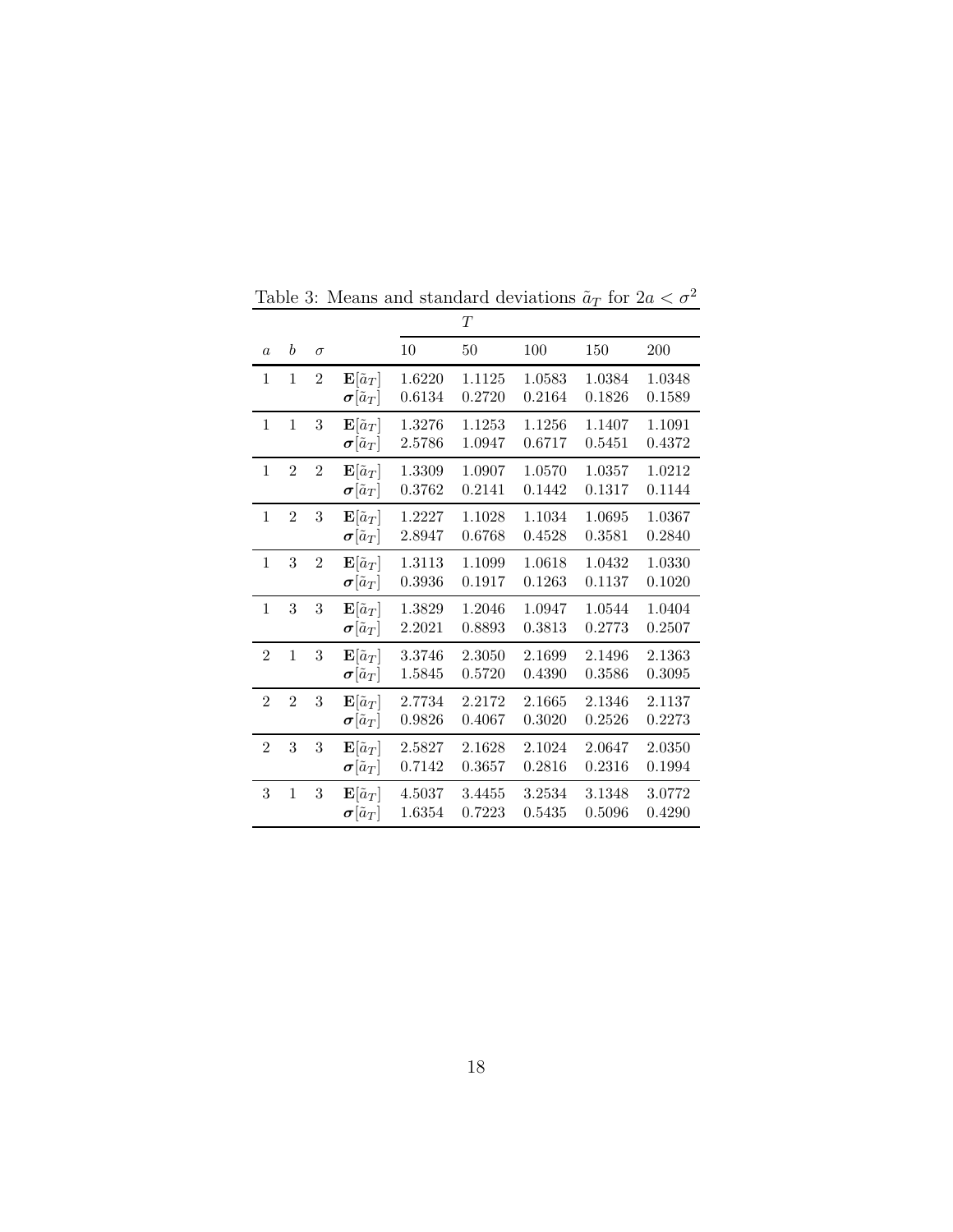|                |                  |                |                                                         |                   | $\boldsymbol{T}$ |                  |                  |                  |
|----------------|------------------|----------------|---------------------------------------------------------|-------------------|------------------|------------------|------------------|------------------|
| $\overline{a}$ | $\boldsymbol{b}$ | $\sigma$       |                                                         | 10                | 50               | 100              | 150              | 200              |
| $\mathbf{1}$   | $\mathbf{1}$     | $\overline{2}$ | $\mathbf{E}[\tilde{b}_T]$<br>$\boldsymbol{\sigma}[b_T]$ | 2.0929<br>1.2187  | 1.2595<br>0.4458 | 1.1232<br>0.3275 | 1.0907<br>0.2782 | 1.0621<br>0.2326 |
| $\mathbf{1}$   | $\mathbf{1}$     | 3              | $\mathbf{E}[\tilde{b}_T]$<br>$\boldsymbol{\sigma}[b_T]$ | 1.4055<br>2.6746  | 1.0156<br>1.9533 | 1.1587<br>0.9132 | 1.2190<br>0.7432 | 1.1632<br>0.6196 |
| $\mathbf{1}$   | $\overline{2}$   | $\overline{2}$ | $\mathbf{E}[\tilde{b}_T]$<br>$\pmb{\sigma}[\dot{b}_T]$  | 2.9370<br>1.2131  | 2.2790<br>0.5691 | 2.1923<br>0.3801 | 2.1499<br>0.3290 | 2.1059<br>0.2883 |
| $\mathbf{1}$   | $\overline{2}$   | 3              | $\mathbf{E}[\tilde{b}_T]$<br>$\boldsymbol{\sigma}[b_T]$ | 1.7045<br>9.6195  | 2.2836<br>2.1124 | 2.3097<br>1.1064 | 2.2555<br>0.8718 | 2.1756<br>0.6762 |
| $\mathbf{1}$   | 3                | $\overline{2}$ | $\mathbf{E}[\tilde{b}_T]$<br>$\pmb{\sigma}[\dot{b}_T]$  | 3.9779<br>1.5206  | 3.3292<br>0.7385 | 3.2273<br>0.5665 | 3.1416<br>0.5010 | 3.1023<br>0.4566 |
| $\mathbf{1}$   | 3                | $\sqrt{3}$     | $\mathbf{E}[\tilde{b}_T]$<br>$\pmb{\sigma}[\dot{b}_T]$  | 3.8650<br>13.9606 | 3.8265<br>4.6146 | 3.4710<br>1.5811 | 3.2583<br>0.9728 | 3.1462<br>0.8789 |
| $\overline{2}$ | $\mathbf{1}$     | $\sqrt{3}$     | $\mathbf{E}[\tilde{b}_T]$<br>$\pmb{\sigma}[\dot{b}_T]$  | 2.2511<br>1.6015  | 1.2859<br>0.4753 | 1.1613<br>0.3403 | 1.1223<br>0.2929 | 1.1047<br>0.2429 |
| $\overline{2}$ | $\overline{2}$   | 3              | $\mathbf{E}[\tilde{b}_T]$<br>$\pmb{\sigma}[\dot{b}_T]$  | 3.2242<br>1.5489  | 2.2986<br>0.5355 | 2.2252<br>0.3979 | 2.1454<br>0.3355 | 2.1101<br>0.2954 |
| $\overline{2}$ | 3                | $\sqrt{3}$     | $\mathbf{E}[\tilde{b}_T]$<br>$\boldsymbol{\sigma}[b_T]$ | 4.1619<br>1.7422  | 3.3906<br>0.7886 | 3.2490<br>0.5821 | 3.1841<br>0.4935 | 3.1132<br>0.4223 |
| 3              | $\mathbf{1}$     | 3              | $\mathbf{E}[\tilde{b}_T]$<br>$\boldsymbol{\sigma}[b_T]$ | 2.0684<br>0.9192  | 1.3138<br>0.3868 | 1.1622<br>0.2481 | 1.1039<br>0.2418 | 1.0754<br>0.2081 |

<span id="page-18-0"></span>Table 4: Means and standard deviations  $\tilde{b}_T$  for  $2a < \sigma^2$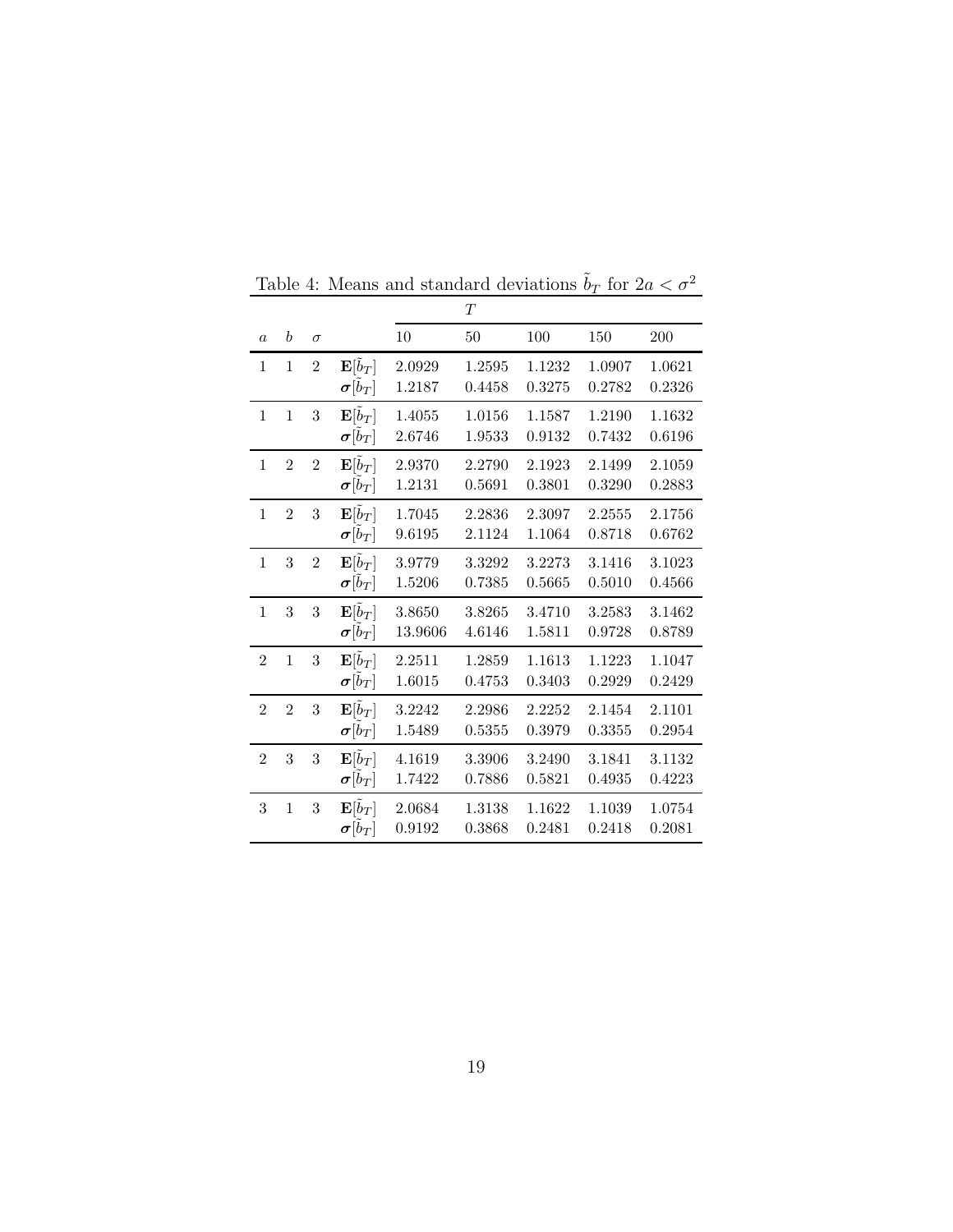- <span id="page-19-8"></span>A. Alfonsi. Affine diffusions and related processes: simulation, theory and applications, volume 6 of *Bocconi & Springer Series*. Springer, Cham; Bocconi University Press, Milan, 2015.
- <span id="page-19-1"></span>M. Barczy, M. Ben Alaya, A. Kebaier, and G. Pap. Asymptotic properties of maximum likelihood estimator for the growth rate of a stable CIR process based on continuous time observations. Statistics, 53(3):533–568, 2019.
- <span id="page-19-7"></span>M. Bel Hadj Khlifa, Y. Mishura, K. Ralchenko, and M. Zili. Drift parameter estimation in stochastic differential equation with multiplicative stochastic volatility. Mod. Stoch. Theory Appl., 3(4):269–285, 2016.
- <span id="page-19-2"></span>M. Ben Alaya and A. Kebaier. Parameter estimation for the square-root diffusions: ergodic and nonergodic cases. Stoch. Models, 28(4):609–634, 2012.
- <span id="page-19-3"></span>M. Ben Alaya and A. Kebaier. Asymptotic behavior of the maximum likelihood estimator for ergodic and nonergodic square-root diffusions. Stoch. Anal. Appl., 31(4):552–573, 2013.
- <span id="page-19-4"></span>A. Cozma and C. Reisinger. Exponential integrability properties of Euler discretization schemes for the Cox–Ingersoll–Ross process. Discrete Contin. Dyn. Syst. Ser. B,  $21(10)$ : 3359–3377, 2016.
- <span id="page-19-0"></span>G. De Rossi. Maximum likelihood estimation of the Cox–Ingersoll–Ross model using particle filters. Computational Economics, 36(1):1–16, 2010.
- <span id="page-19-5"></span>G. Deelstra and F. Delbaen. Long-term returns in stochastic interest rate models. Insurance Math. Econom., 17(2):163–169, 1995.
- <span id="page-19-6"></span>S. Dereich, A. Neuenkirch, and L. Szpruch. An Euler-type method for the strong approximation of the Cox–Ingersoll–Ross process. Proc. R. Soc. Lond. Ser. A Math. Phys. Eng. Sci.,  $468(2140):1105-1115$ ,  $2012$ .